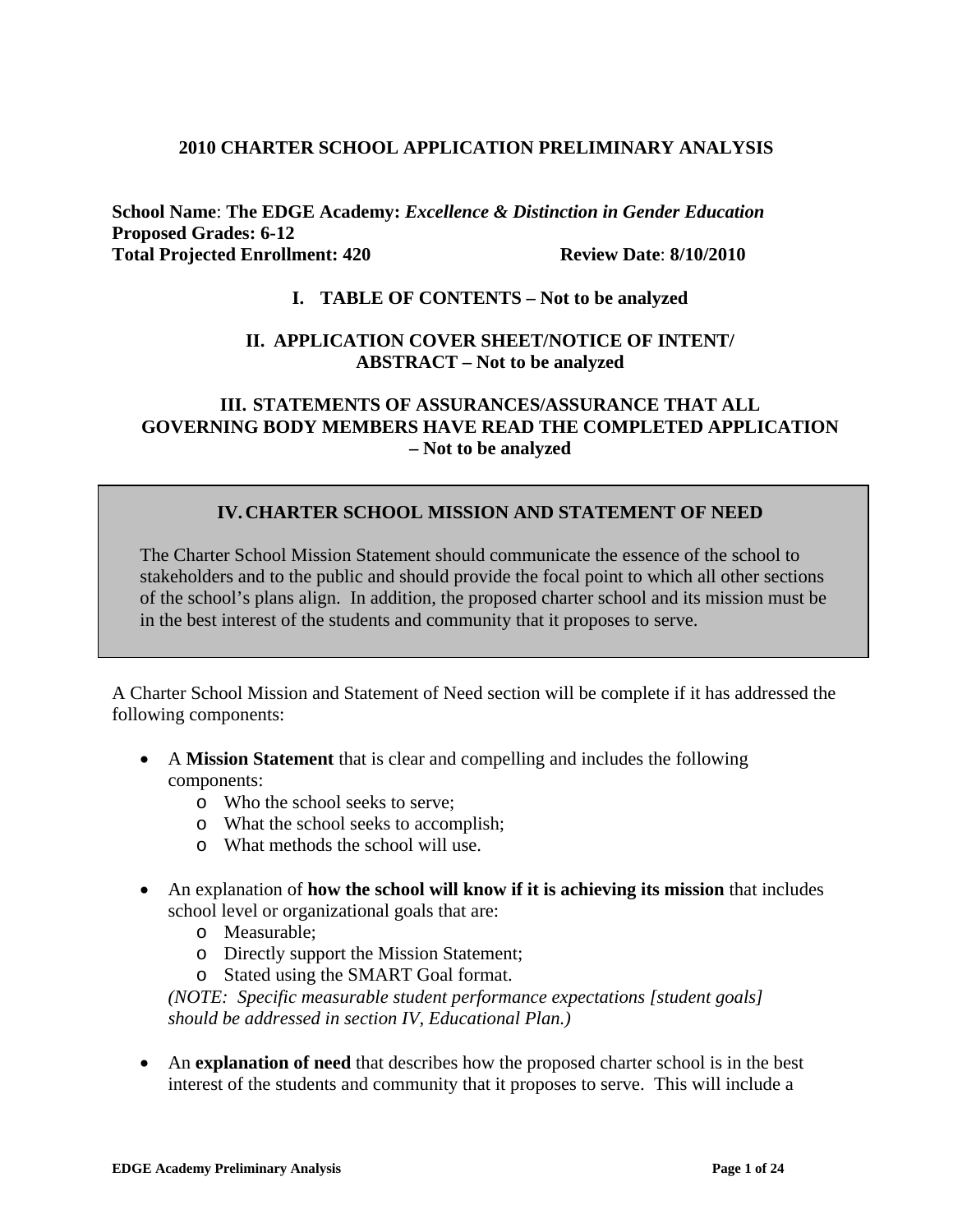demographic description of the student and community population within which the school will be located.

# **ANALYSIS: CHARTER SCHOOL MISSION AND STATEMENT OF NEED**

| Criteria Not Sufficiently Addressed, Concerns & Additional Questions                                                                                                                                                                                                                                                                            | <b>Reference</b> |
|-------------------------------------------------------------------------------------------------------------------------------------------------------------------------------------------------------------------------------------------------------------------------------------------------------------------------------------------------|------------------|
| <b>Mission Statement</b><br>Mission statement inaccurately describes who the school seeks to serves<br>by stating it will "be open to all students" when it actually proposes to<br>serve Albuquerque students in grades 6-12.                                                                                                                  | P 10             |
| <b>Achievement of Mission/Goals</b><br>The application does not discuss how the school will know if it is<br>achieving its mission. It does not address how the school will gauge<br>"safe and challenging atmosphere, intellectual curiosity, rigor,<br>relevance, relationships" and other "cornerstones" mentioned in the<br>school mission. | P 10             |
| The application does not explain how 100% of the classes being single<br>gender or ensuring 10 hours of staff training each school year can be<br>considered ambitious goals.                                                                                                                                                                   | P 10             |
| Goal #1 does not provide a time-specific date of achievement.                                                                                                                                                                                                                                                                                   | P 10             |
| <b>Explanation of Need</b><br>While the application cites national studies that indicate a gender-based<br>achievement gap, it does not include information on Albuquerque<br>student results by gender.                                                                                                                                        | Pp 11-16         |

## **CHARTER SCHOOL MISSION AND STATEMENT OF NEED SUMMARY**

Please summarize your analysis of the Mission and Statement of Need section of the school's application. Your summary should reflect your overall impression of the section as presented and discuss the most significant weaknesses of the section.

#### **Summary Analysis**

The EDGE Academy presents a mission statement focused on providing gender specific classes and mentions many other school features that could be considered compelling. However, it fails to specify who the school actually seeks to serve by not articulating grade levels or the community in which it plans to be located.

The application makes no attempt to explain how the school will know if it is achieving its mission other than providing two school-level goals. The goals lack some SMART elements and they do not address many key pieces of the mission.

To address the statement of need the application provides a lengthy explanation of how the proposed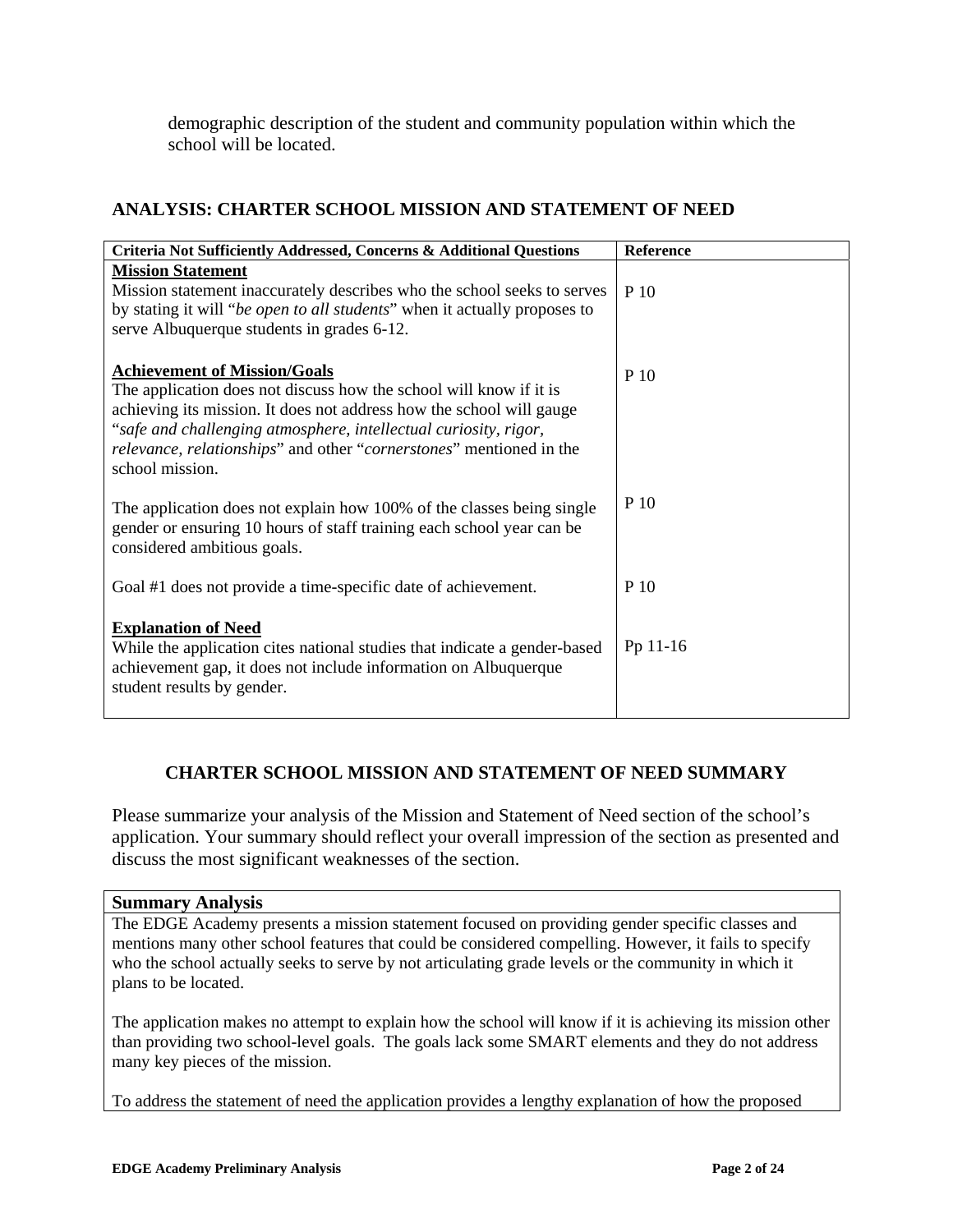charter school offers an innovative and research-demonstrated effective program to address the gender gap in student performance, but because it only cites national studies that indicate a gender based achievement gap, whether or not the school is needed in the community it proposes to serve is questionable.

# **V. EDUCATIONAL PLAN**

The educational plan should describe who the school expects to serve; what the students will achieve; how they will achieve it; and how the school will evaluate performance. It should provide a clear picture of what a student who attends the school will experience in terms of educational climate, structure, materials, schedule, assessment and outcomes.

# **A. CURRICULUM FRAMEWORK**

The New Mexico Content Standards, Benchmarks and Performance Standards provide the content requirements and expectations for students in all public schools. The description of the curriculum should provide a sense not only of what the school will teach but also of how and why. (*NOTE: Refer to the Glossary of Terms Used in the Application, last two pages of this document, to assist in the analysis of this section.)*

A description of the Curriculum Framework will be complete if it has addressed the following components:

## **1. Philosophy and Approach to Instruction:**

- A description of the educational philosophy and curricular approach of the proposed school.
- A description of why the particular educational philosophy and/or approach were selected.
- Documentation, research, and/or a rationale that supports the educational philosophy and curricular approach.
- An explanation of why the educational philosophy and/or approach is/are likely to result in improved educational performance of students.
- A description of how the educational philosophy and/or approach aligns with the school's mission and student needs.

#### **2. Description of the Curriculum**

• **If the curriculum has already been selected/developed:** A detailed description of the curriculum that includes a scope and sequence.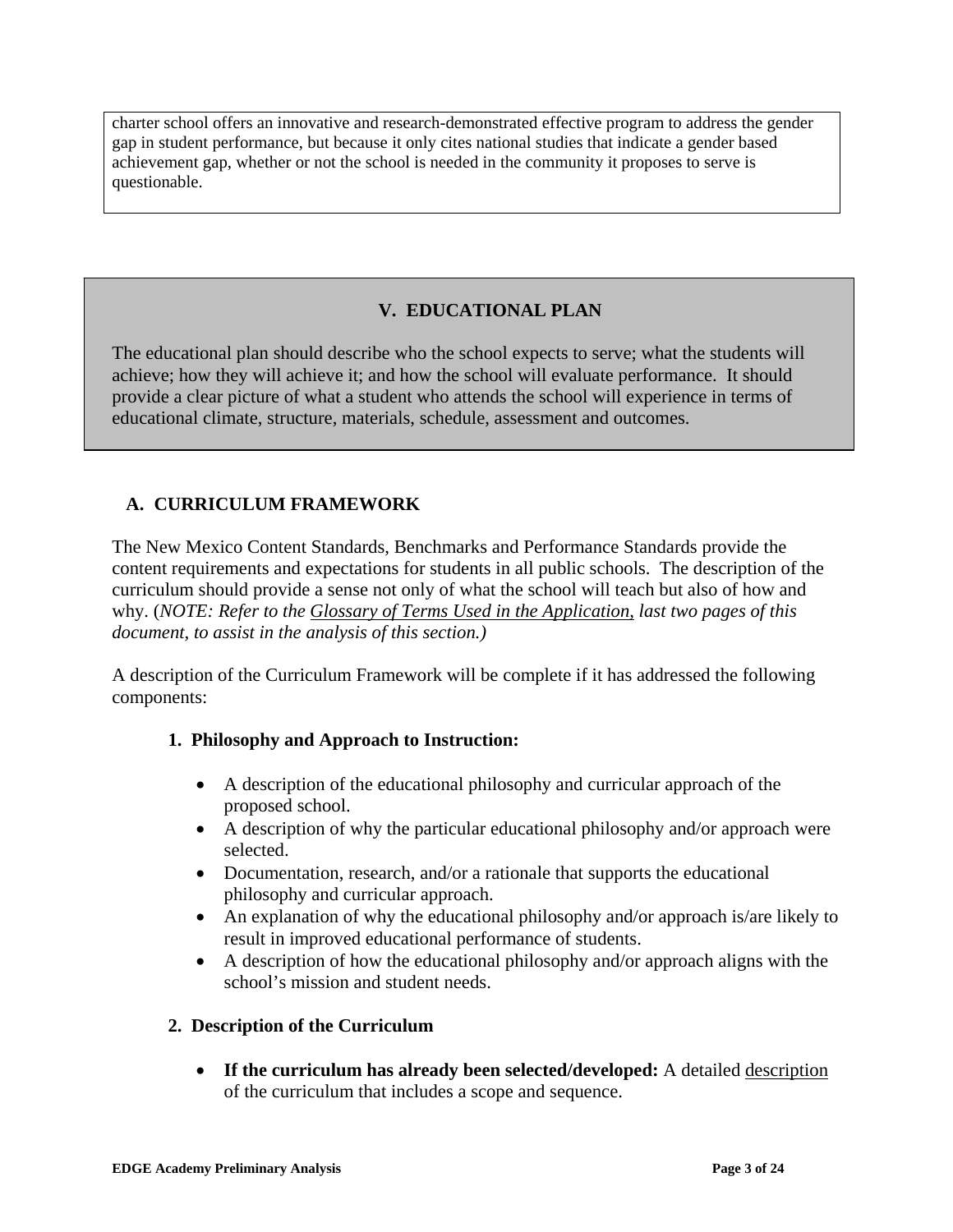• **If the curriculum has yet to be developed:** A description of the proposed curriculum and a specific plan for its development that will include a scope and sequence. The development plan should include a description of the process, a timeline, and resources (including staffing) to be utilized.

## **3. Alignment with NM Standards**

- A copy of the alignment document if it was completed, **OR**
- If the alignment has not been completed, a description of the process and a specific timeline to be used for aligning the curriculum with the New Mexico Standards.

## **4. Strategies and Methods:**

- A description of the strategies and methods to be used in delivering the curriculum.
- An explanation of how the curriculum will address students' needs and assist students in reaching the NM Standards. *(NOTE: Students with special needs, including students who require bilingual education, special education or are limited English proficient, should be addressed in Subsection D: Special Populations)*
- A descriptive example of the curricular strategies and methods in action in the classroom.
- A description of professional development that may be necessary for implementation of the strategies and methods to be used in delivering the curriculum.

## **ANALYSIS: EDUCATIONAL PHILOSOPHY AND APPROACH TO INSTRUCTION**

| Criteria Not Sufficiently Addressed, Concerns & Additional Questions             | <b>Reference</b> |
|----------------------------------------------------------------------------------|------------------|
| <b>Philosophy and Approach to Instruction</b>                                    |                  |
|                                                                                  |                  |
| Other than the single gender approach to grouping students, this section         | P 24             |
| does not provide much information about the philosophy and curricular            |                  |
| approach to instruction in the classroom. For example, the mission uses          |                  |
| "rigor, relevance and relationships" and mentions developing socially            |                  |
| responsible life-long learners; the description of the curriculum begins         |                  |
| with a quote touting 21 <sup>st</sup> century skills and global awareness, etc.; |                  |
| strategies and methods cite Multiple Intelligences, inquiry-based,               |                  |
| project-based learning, etc. but this section does not provide the               |                  |
| school's philosophical underpinning for any of these nor does it                 |                  |
| adequately explain how the approach to instruction encompasses them              |                  |
| all as a coherent whole.                                                         |                  |
|                                                                                  |                  |
|                                                                                  |                  |
|                                                                                  |                  |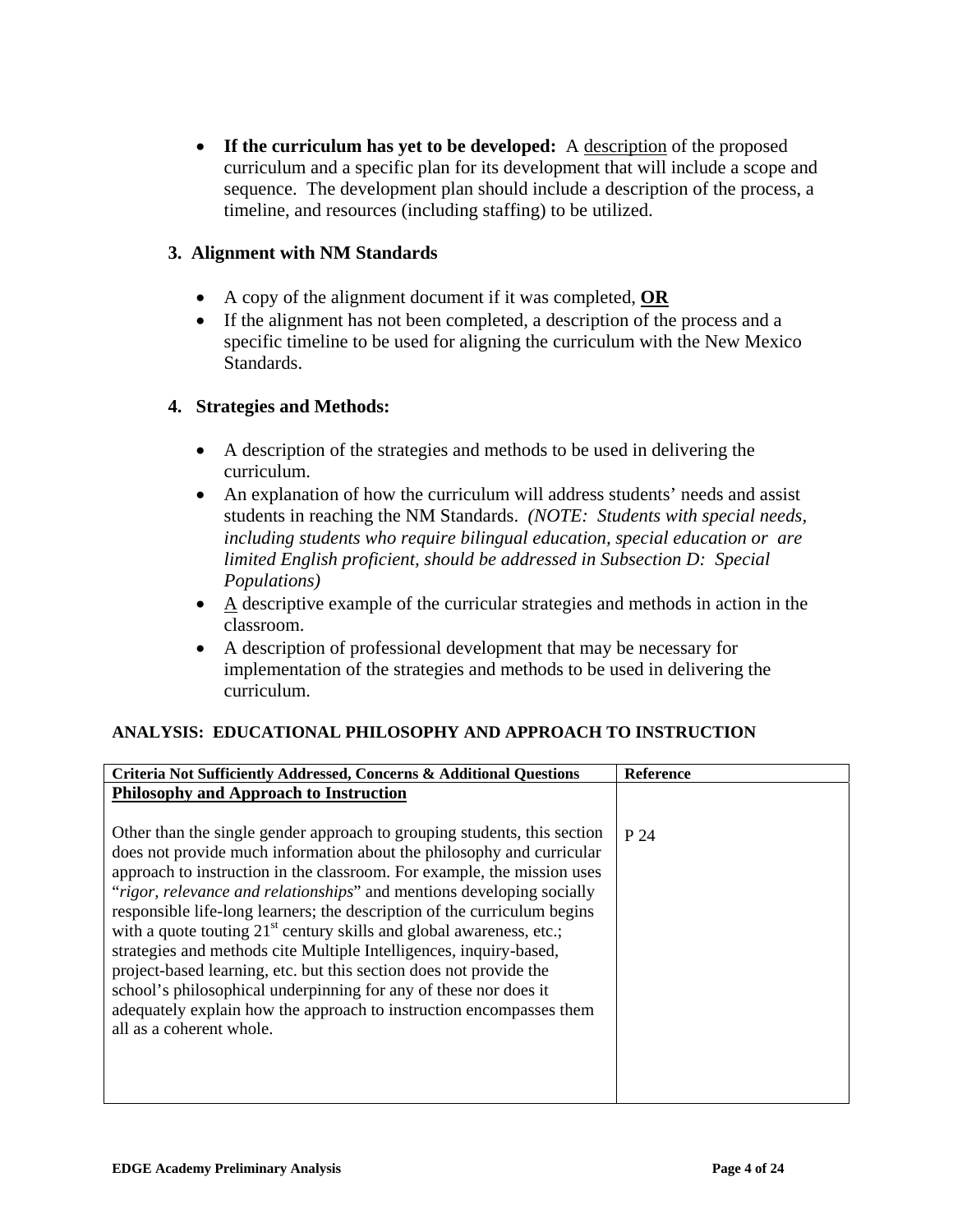| <b>Description of the Curriculum</b>                                                                                                                    |                                    |
|---------------------------------------------------------------------------------------------------------------------------------------------------------|------------------------------------|
| A detailed description of the curriculum is not provided. The                                                                                           |                                    |
| application does not clearly identify a specific curriculum nor describe a                                                                              |                                    |
| plan for how it might be developed.                                                                                                                     |                                    |
| Although not identified as the scope and sequence, the information<br>regarding content areas by grade level lacks significant detail.                  | Pp 28-29                           |
| <b>Alignment with NM Standards</b>                                                                                                                      |                                    |
| The application lacks considerable detail in the description of how an                                                                                  |                                    |
| alignment process/document will be completed in accordance with the                                                                                     |                                    |
| systematic process described in the 2010 NM Charter School                                                                                              | P 30                               |
| Application Glossary.                                                                                                                                   |                                    |
|                                                                                                                                                         |                                    |
| <b>Strategies and Methods</b>                                                                                                                           |                                    |
| The application briefly mentions many instructional strategies and                                                                                      |                                    |
| methods including "Multiple Intelligences, learning styles,                                                                                             | Pp 32-39                           |
| differentiated instruction, problem-based learning, inquiry-based                                                                                       |                                    |
| learning, and overall-best practice" but does not elaborate on or                                                                                       |                                    |
| comprehensively address how any others (besides the gender-based                                                                                        |                                    |
| strategies) would work in curriculum delivery.                                                                                                          |                                    |
| How the varied instructional strategies and methods mentioned (some                                                                                     |                                    |
| of which are mentioned only as a possibility) fit together to create a                                                                                  |                                    |
| solid educational program is not evident.                                                                                                               |                                    |
|                                                                                                                                                         |                                    |
| Application makes reference to a "Course Exploration Wheel" and                                                                                         |                                    |
| "Real-world audiences" but never defines what they are or elaborates                                                                                    | Pp 27-28                           |
| on how they will work.                                                                                                                                  |                                    |
| While the application states that "using technology within the classroom"                                                                               |                                    |
| is paramount" it does not describe how that would be approached at this                                                                                 | P 25                               |
| school.                                                                                                                                                 |                                    |
| Professional development for all but gender specific strategies is not                                                                                  |                                    |
| addressed.                                                                                                                                              |                                    |
|                                                                                                                                                         |                                    |
| The use of gender-specific instructional strategies (increasing structure<br>for boys, collaborative grouping for girls, etc.) raises concern about the | P 32-35<br>(see attached Memo from |
| actual compliance with federal regulation to provide "substantially                                                                                     | attorney for CSD dated 8-9-        |
| equal single-sex classes".                                                                                                                              | 10)                                |
|                                                                                                                                                         |                                    |

# **B. EDUCATIONAL PROGRAM**

The educational program should support the school's educational plan. A description of the educational program will be complete if it has addressed the following components:

# **1. Length of School Day and School Year:**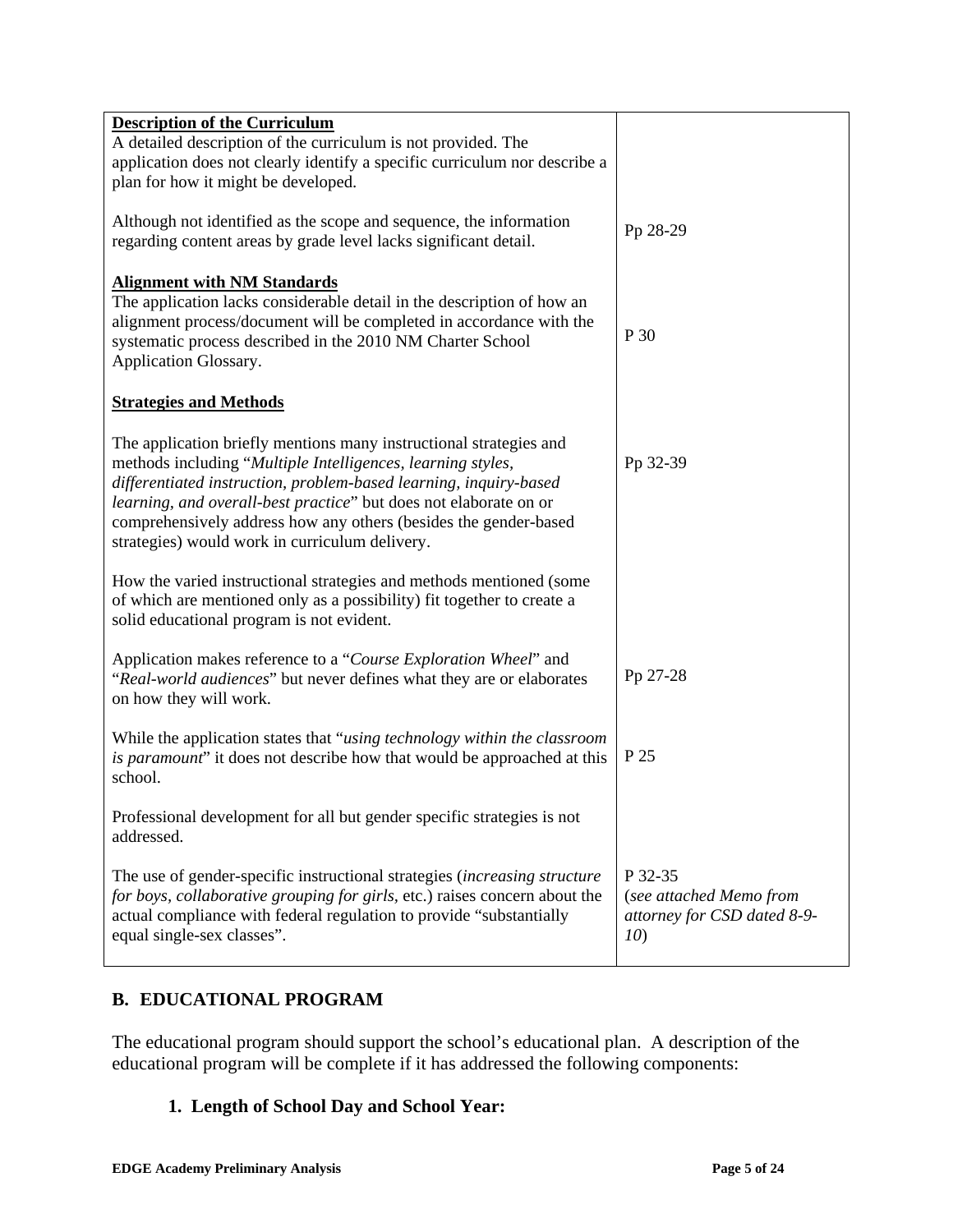- The proposed length of the school day, including the number of instructional hours;
- The proposed length of the school year, including number of days and total number of instructional hours;
- A description of how the proposed length of the school day and school year support the Educational Plan.

# **2. Grade Levels, Class Size and Projected Enrollment:**

- The grade levels the charter school proposes to serve;
- If a phase-in of grade levels is proposed, a plan for the phase-in by year and grade levels and a rationale for the phase-in plan;
- The total projected student enrollment (at full enrollment for the school).
- Projected class size.

# **3. Graduation Requirements (if applicable):**

- The school's proposed credits and requirements for graduation.
- A description of how any proposed requirements that differ from the New Mexico Graduation Requirements [22-13-1.1.] support the school's educational plan.

#### **ANALYSIS: EDUCATIONAL PROGRAM**

| Criteria Not Sufficiently Addressed, Concerns & Additional Questions         | <b>Reference</b> |
|------------------------------------------------------------------------------|------------------|
| <b>Length of School Day and School Year</b>                                  |                  |
|                                                                              |                  |
|                                                                              |                  |
| Grade Levels, Class Size and Projected Enrollment                            |                  |
| A rationale for the phase-in plan is not provided.                           | P 41             |
|                                                                              |                  |
| <b>Graduation Requirements</b>                                               |                  |
| Applicants misrepresent the Next Step Plan requirements by asserting         |                  |
| that it is only implemented for $8th$ and $11th$ graders. The Next-Step Plan | Pp 43& 46        |
| is a requirement in New Mexico law, NM Public Statute, Article 13,           |                  |
| Section 22-13-1.1 which states that the plan is to be developed each         |                  |
| year.                                                                        |                  |
|                                                                              |                  |

# **C. STUDENT PERFORMANCE EXPECTATIONS**

Student academic performance is central to a school's existence. Student performance expectations must be aligned with the mission and the educational plan.

The Student Performance Expectations subsection will be complete if it has provided the following: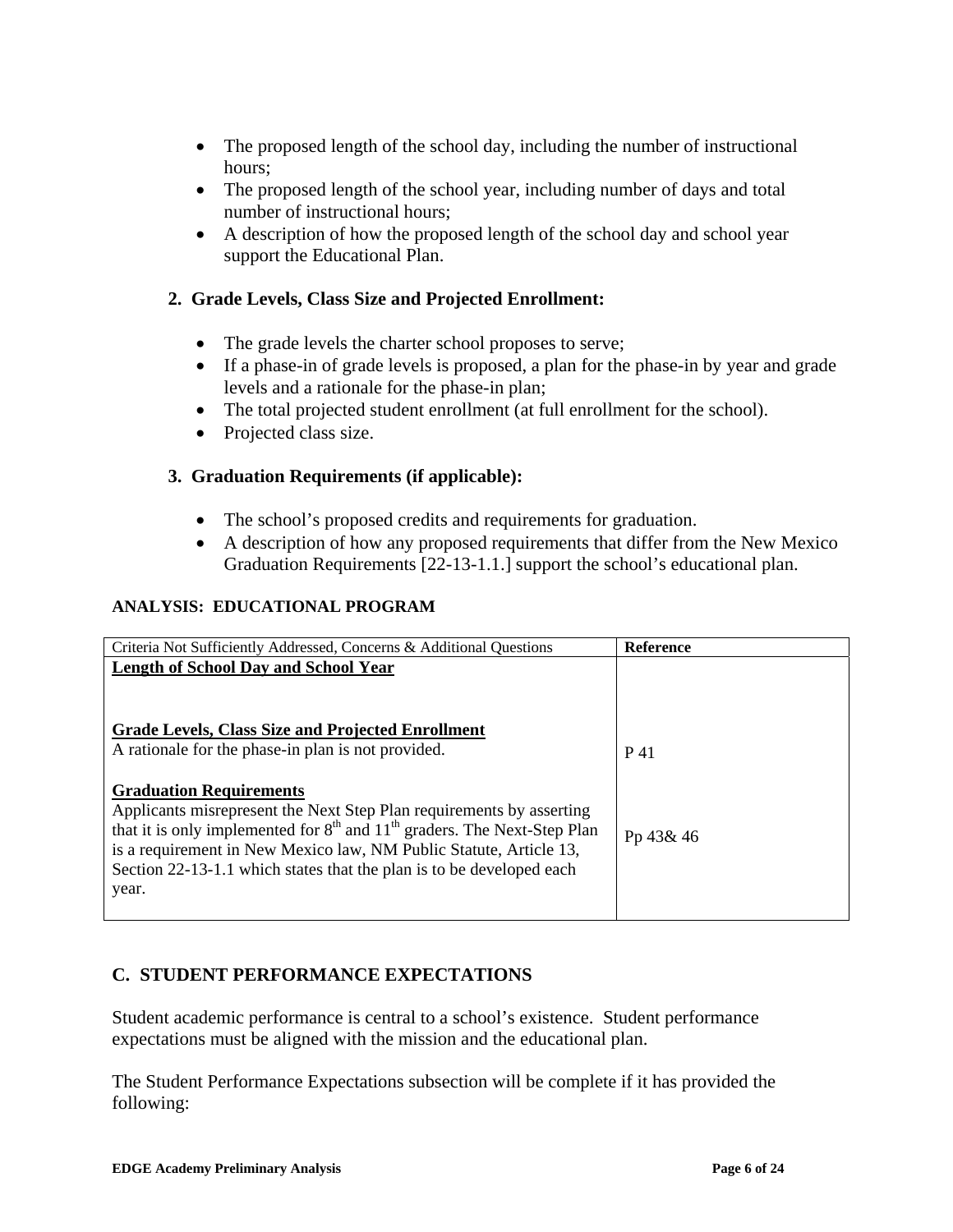- Student-centered goals that are SMART:
	- o **S**pecific;
	- o **M**easurable;
	- o **A**mbitious and **A**ttainable
	- $\overline{\mathbf{R}}$ eflective of the school's mission;
	- o **T**ime-Specific with Target Dates
- Student-centered goals that are aligned with the school's mission and the educational plan

# **ANALYSIS: STUDENT PERFORMANCE EXPECTATIONS**

| Criteria Not Sufficiently Addressed, Concerns & Additional Questions                                                                                                                                                                                                                                                                                                                                | Reference |
|-----------------------------------------------------------------------------------------------------------------------------------------------------------------------------------------------------------------------------------------------------------------------------------------------------------------------------------------------------------------------------------------------------|-----------|
| <b>Student-centered SMART Goals</b>                                                                                                                                                                                                                                                                                                                                                                 |           |
| Two of the goals presented in this section (#2 and #3) do not meet all<br>SMART goal criteria, lack specificity and are not tied to a learning<br>standard as described in the 2010 New Mexico Charter School<br>Application Glossary (vi).                                                                                                                                                         | P 45      |
| Goal #2 lacks specificity about how the digital portfolios will be<br>measured, what the target performance is, and what information and<br>data will demonstrate progress. The information included in the<br>portfolios has not been spelled out in this section or elsewhere in the<br>application. This goal as written in not a student performance goal, but<br>rather a school process goal. | P 45      |
| In Goal #3 applicants do not explain how students abiding by school<br>requirements to take an exam [which is merely in compliance with state<br>statutes $(22-2C-4.1 (2) NMSA)$ ] can be considered an ambitious<br>student-centered goal.                                                                                                                                                         | P 45      |
| Applicants do not explain the assumptions that went in to determining<br>how the 75%--80% graduation rates were set and why this is an<br>ambitious yet attainable goal. How the "four year cohort" referenced in<br>this goal chart will affect the measurement of this goal is not evident.<br>$(Goal \#4)$                                                                                       | P 45      |
| <b>Alignment</b><br>None of the student performance expectations are clearly tied to the<br>mission of this particular school.                                                                                                                                                                                                                                                                      | P 45      |

# **D. PLAN FOR EVALUATING STUDENT PERFORMANCE**

A Plan for Evaluating Student Performance will be complete if it addresses the following components: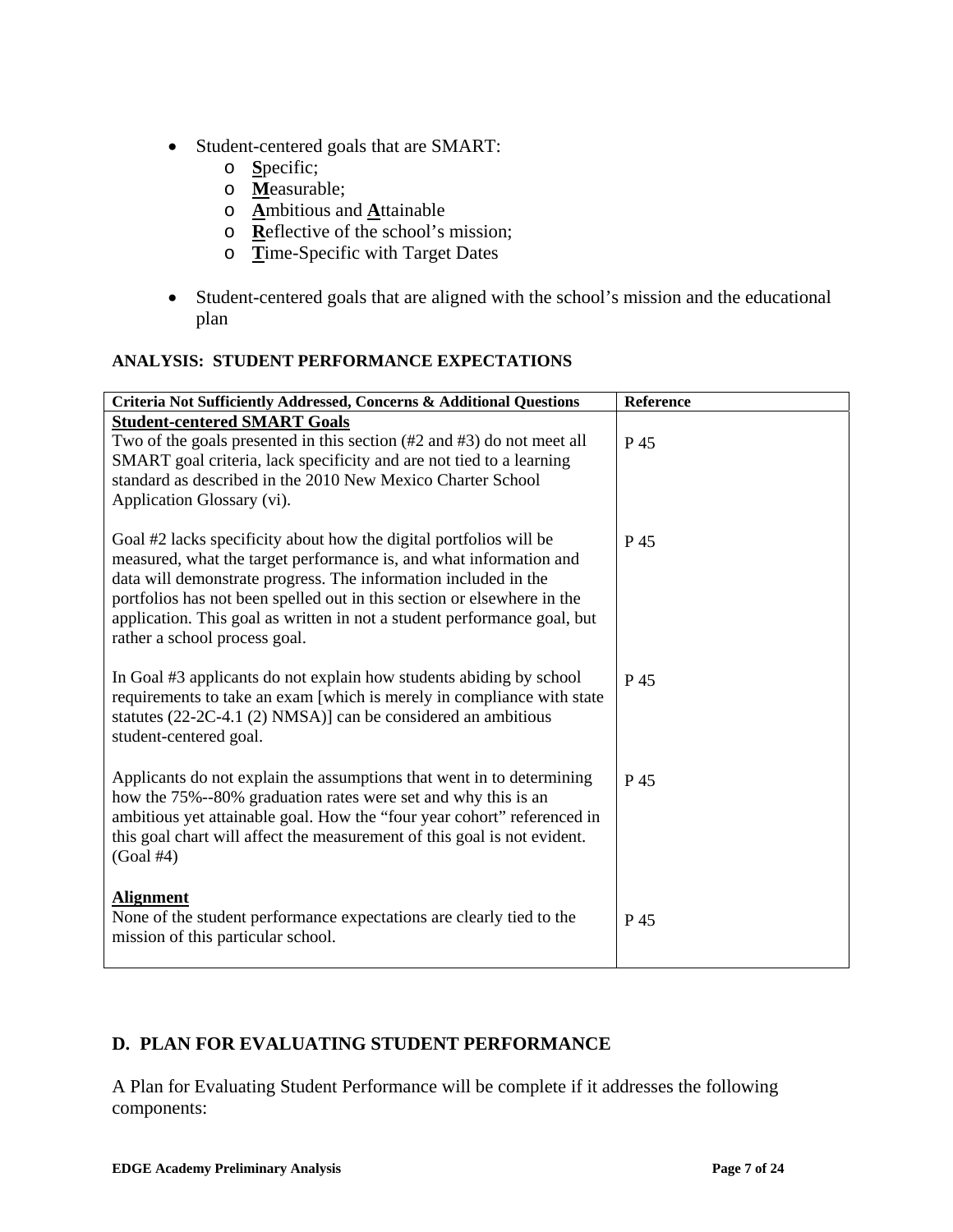- the types of assessments that will be used to measure student progress toward achievement of the NM Standards and the school's student performance expectations;
- the timeline for achievement of the NM Standards and/or the school's student performance expectations;
- the procedures for taking corrective action in the event that student performance falls below the NM Standards and/or the school's student performance expectations;
- remediation for students not achieving standards, including a timeline for implementation of the remediation plan;
- assessments that might be considered in addition to the statewide-mandated testing;
- documentation and reporting of student data to students and parents.

# **ANALYSIS: PLAN FOR EVALUATING STUDENT PERFORMANCE**

| Reference  |
|------------|
| P 46       |
| P 46       |
| Pp 46-48   |
| Pp 45 & 46 |
|            |
| P 46       |
|            |
|            |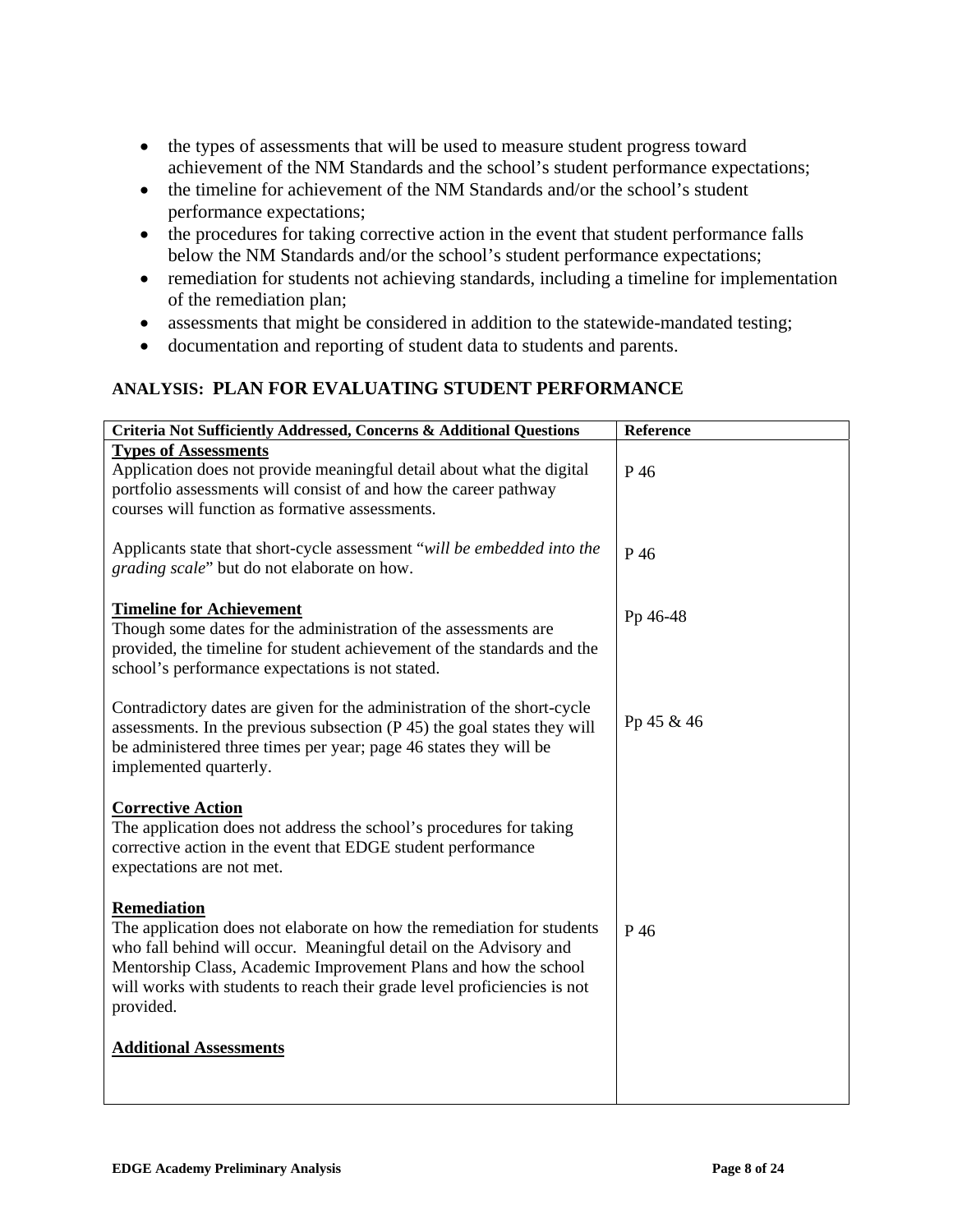| <b>Documentation and Reporting</b><br>The specific information that will be reported through the avenues<br>presented in this section indicates only NMSBA results.                                                                                                                                                                                                                                                                                                                                                                                                                                                         | P 47     |
|-----------------------------------------------------------------------------------------------------------------------------------------------------------------------------------------------------------------------------------------------------------------------------------------------------------------------------------------------------------------------------------------------------------------------------------------------------------------------------------------------------------------------------------------------------------------------------------------------------------------------------|----------|
| The plan for documenting and reporting student data to parents and<br>students lacks too much detail to be reasonably comprehensive, e.g., the<br>application states that parents will receive "timely feedback through<br>reports," however, no process is identified for how this will occur.<br>Later in this section it states that the school will "report progress"<br>through the school's website, newsletter, and individual student reports<br>sent home," yet this represents only the NMSBA results while there are<br>a number of additional assessments for which students and parents<br>could receive data. | Pp 46-48 |

# **E. SPECIAL POPULATIONS**

A Special Populations subsection will be complete if it has addressed the following components:

- Suggested modifications to the proposed educational program to meet individual student needs, such as bilingual, limited English proficient, and special education;
- An outline of a special education plan *(the final plan of which must be completed and submitted to the charter authorizer by the end of the planning year)* that demonstrates understanding of state and federal special education requirements including the fundamental obligation to provide a free, appropriate education to students identified with disabilities;
- How the charter school will provide access to ancillary services for these special populations, when necessary.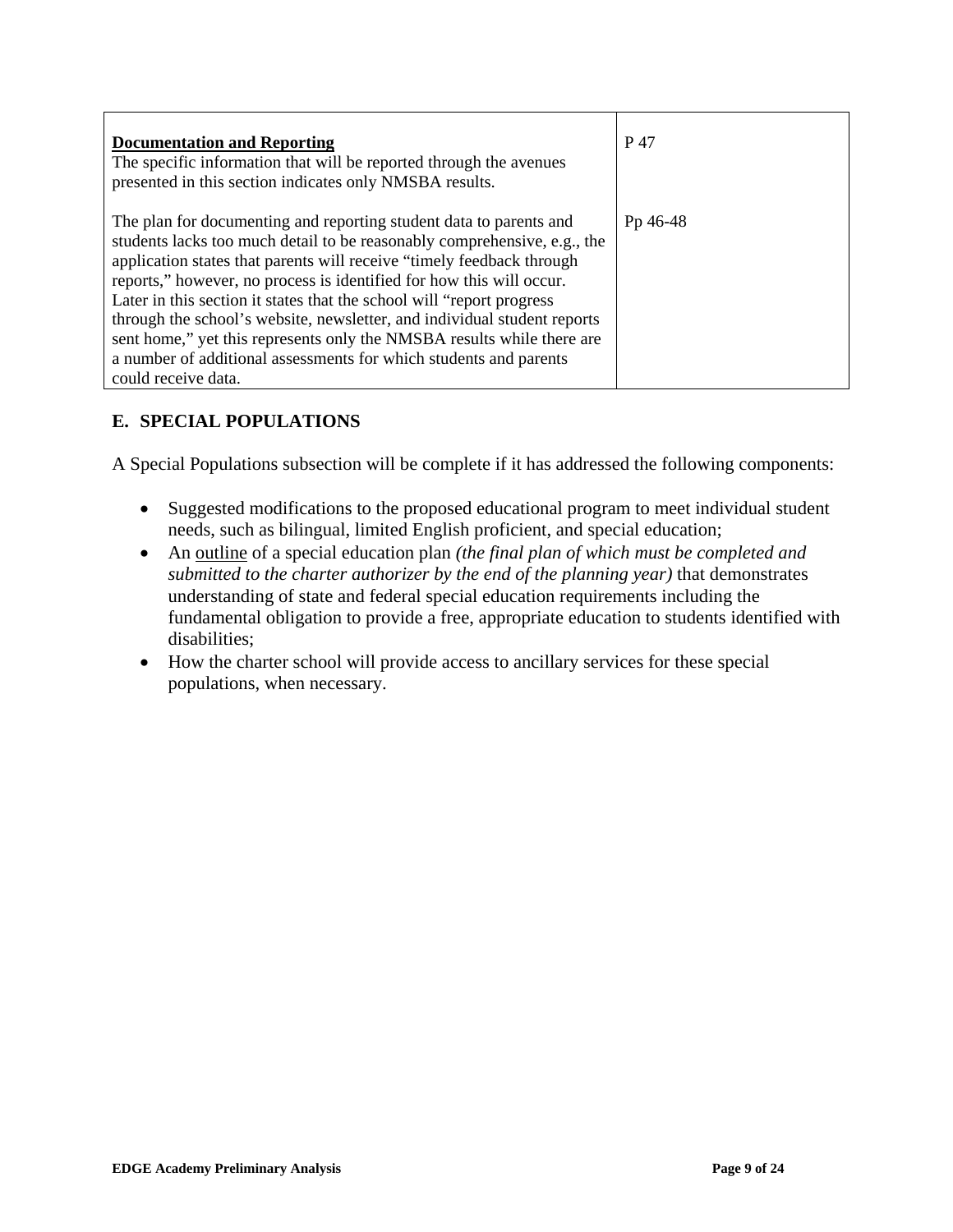| ANALISIS. SI ECIAL I OI ULATIONS                                                                                                                                                                                                       |           |
|----------------------------------------------------------------------------------------------------------------------------------------------------------------------------------------------------------------------------------------|-----------|
| Criteria Not Sufficiently Addressed, Concerns & Additional Questions                                                                                                                                                                   | Reference |
| <b>Modifications to meet Individual Student Needs</b>                                                                                                                                                                                  |           |
| The application does not elaborate on what is meant by "supplemental"<br>supports" and does not present a clear plan for how the student will<br>receive individualized instruction.                                                   | P 50      |
| The application does not suggest other types of modifications to the<br>educational plan that will be offered to help students access the<br>curriculum.                                                                               |           |
| <b>Special Education Plan</b><br>An outline of the SAT process does not demonstrate an understanding<br>of Special Education requirements.                                                                                             | Pp 49-51  |
| The Special Education Plan outline is underdeveloped—it does not<br>mention human resources, professional development, service provision,<br>curriculum modifications, documentation, records management,<br>placement and facilities. |           |
| <b>Access to Ancillary Services</b>                                                                                                                                                                                                    |           |
|                                                                                                                                                                                                                                        |           |

#### **ANALYSIS: SPECIAL POPULATIONS**

## **EDUCATIONAL PLAN SUMMARY**

Please summarize your analysis of the Educational Plan section of the school's application. Your summary should reflect your overall impression of the section as presented and discuss the most significant weaknesses of the section.

#### **Summary Analysis**

The educational plan is strongly aligned to the mission goal of providing single-gender instruction and cites research to support this approach. However, other than that strategy for organizing students, the application does not provide much information about the philosophy and curricular approach to instruction in the classroom. A variety of strategies and methods are briefly mentioned throughout this plan, however, the only elaboration is to reinforce the goal of providing single gender instruction.

Applicants state that the school will use differentiation, problem-based learning, project-based learning, inquiry-based learning, gender-specific strategies, technology, Junior Achievement, course exploration wheel, development of the whole student, small learning community, advisory/mentoring, family and community involvement, etc. Most of the terms are not ever defined, a rationale is not provided for why they may be used and how the varied methods and strategies that are mentioned in this section will be combined is not clearly addressed. The use of gender-specific instructional strategies in fact, raises concern about the actual compliance with federal regulation to provide "substantially equal single-sex classes."

The description of the curriculum is not provided. A description of how the the curriculum will be aligned to NM Standards and Benchmarks is also missing. Teacher professional development for all but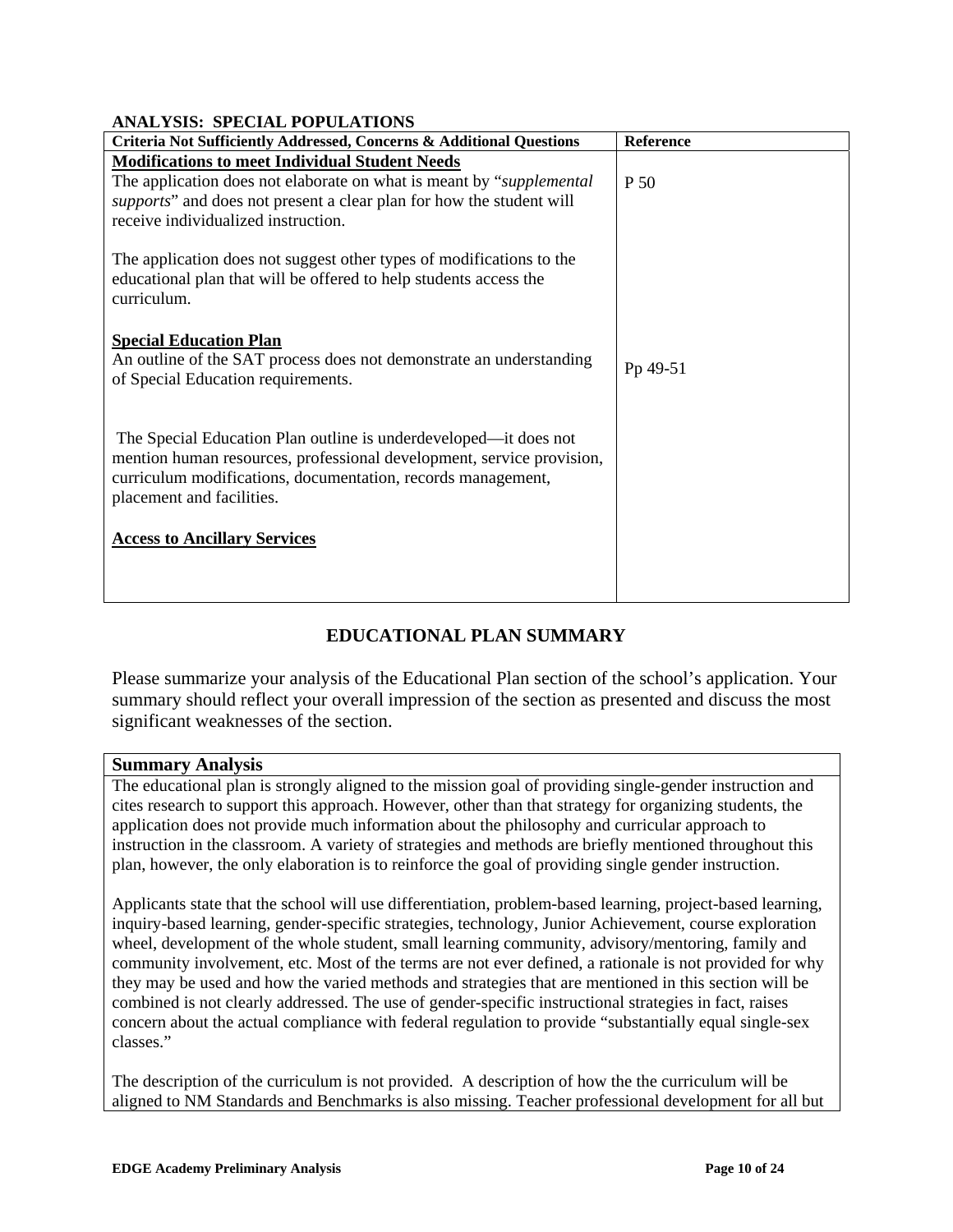gender specific strategies is not addressed. The school's procedures for taking corrective action are incomplete.

One of the student-centered goals sets clearly-defined high expectations for student, the other three lack specificity. Student performance expectations are not clearly tied to the mission of the school.

The EDGE Academy plans to comply with the length of school day and year requirements, plans to phase-in grades and has aligned graduation requirements to state law.

Remediation plans and plans for documenting and reporting student data lack details. The special education plan is inadequate and underdeveloped.

Elsewhere in the application is reference to how the school will be organized into the Male and Female Academies (see Organizational Chart on page 67). A description of what students who attend the school would experience in terms of that structure and the educational climate of such organization is not clearly presented.

As presented, this section is an incomplete picture of an educational plan.

# **VI. FINANCIAL PLAN**

The Financial Plan should provide a description of how the school leadership intends to manage the school's finances, including assurances that public funds will be used appropriately and in compliance with all applicable federal and state requirements and laws. It should present a clear picture of the school's financial viability including the soundness of revenue projections; expenditure requirements; and how well the school's budget aligns with and supports implementation of the mission and educational plan.

## **A. BUDGET**

A Budget subsection will be complete if it has addressed the following components:

- A completed revenue projection form 910B5 (included in the application appendices).
- A proposed operating budget covering each year of the charter term based on current unit value using the **5-Year Budget Plan** (included in the application appendices).
- A detailed narrative description of the revenue and expenditure assumptions on which the operating budget is based. The budget narrative should provide sufficient information to fully understand how budgetary figures were determined. The following should be addressed:
	- o major start-up expenses, including staffing and benefits; special education services; facility costs; materials and services; and contracted services; and
	- o spending priorities that align with the school's mission, educational program, management structure, professional development needs, and growth plan.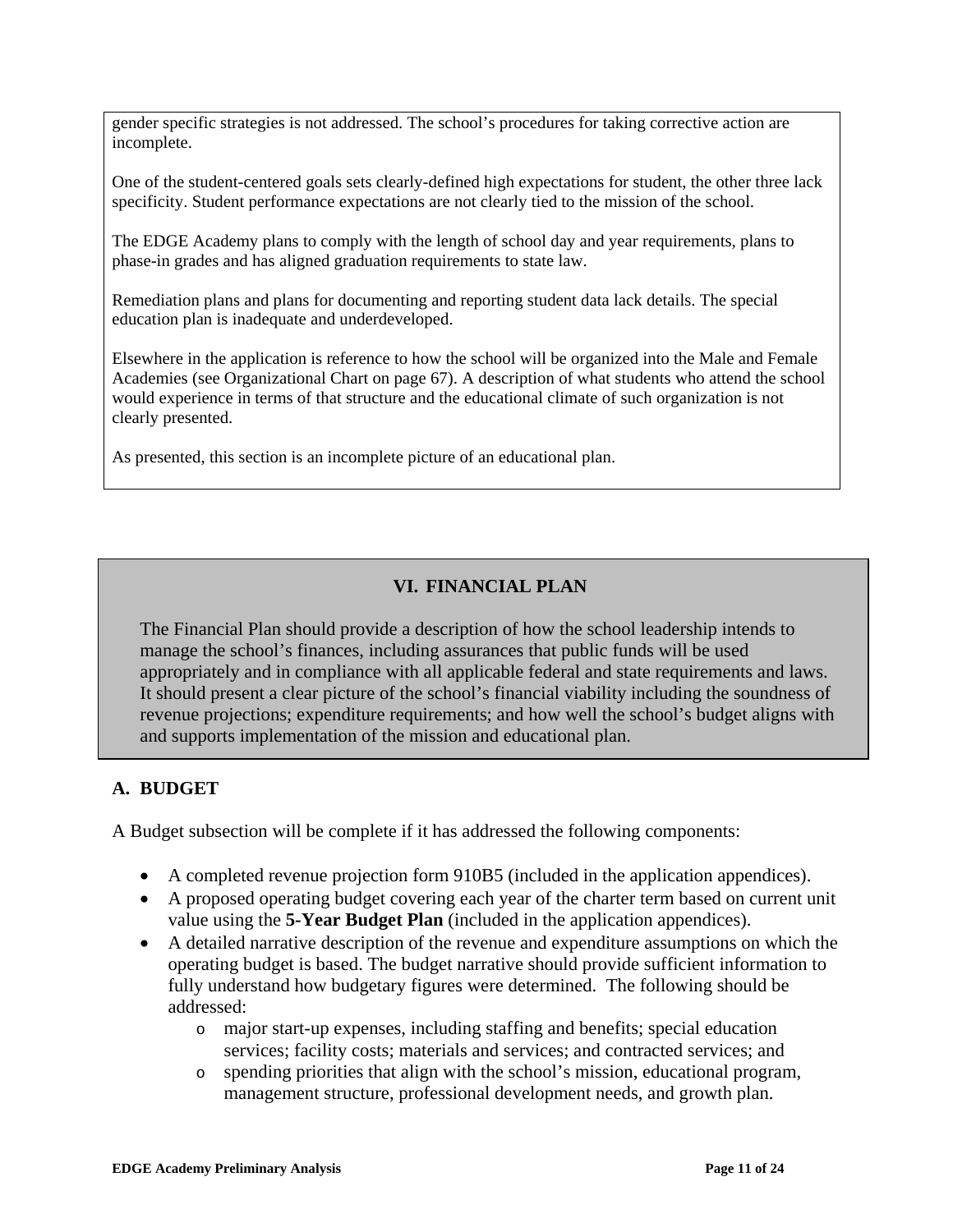- A detailed narrative description, including the projected amounts, of all revenue sources other than SEG funding, to include any federal, state, or private funds and/or grants.
- A detailed narrative description of the expenditure assumptions for these other revenue sources.

#### **ANALYSIS: BUDGET**

| Criteria Not Sufficiently Addressed, Concerns & Additional Questions                                                                                                                                                                                                                                                                                                                                                                                                                                                                                                                                                                                                                                                               | Reference  |
|------------------------------------------------------------------------------------------------------------------------------------------------------------------------------------------------------------------------------------------------------------------------------------------------------------------------------------------------------------------------------------------------------------------------------------------------------------------------------------------------------------------------------------------------------------------------------------------------------------------------------------------------------------------------------------------------------------------------------------|------------|
| <b>Revenue Projection Form 910B5</b>                                                                                                                                                                                                                                                                                                                                                                                                                                                                                                                                                                                                                                                                                               |            |
|                                                                                                                                                                                                                                                                                                                                                                                                                                                                                                                                                                                                                                                                                                                                    |            |
|                                                                                                                                                                                                                                                                                                                                                                                                                                                                                                                                                                                                                                                                                                                                    |            |
| <b>Operating Budget</b><br>The amount budgeted in Year 1 for line item14 does not meet the<br>minimum salary requirements for high school assistant principals<br>required in law Section 22-10A-11, NMSA 1978.                                                                                                                                                                                                                                                                                                                                                                                                                                                                                                                    | Appendix 5 |
| <b>Revenue and Expenditure Assumptions</b><br>Applicants do not explain Line item 9 "Related Service Personnel" and<br>which staff positions it covers.                                                                                                                                                                                                                                                                                                                                                                                                                                                                                                                                                                            | Appendix 5 |
| It is not evident which line item covers the contracts for ancillary<br>services providers mentioned on.                                                                                                                                                                                                                                                                                                                                                                                                                                                                                                                                                                                                                           | p 56       |
| Applicant plans to spend \$20,000 of Federal Start-up funds during the<br>planning year to "educate future staff to become master/certified<br>professional trainers in single gender program." Then during the 5<br>operational years, it has also budgeted \$30,000 per year for professional<br>development on "gender-specific strategies and methodologies." The<br>total amount of professional development (\$170,000or more if Title<br>II funds are used as suggested) over the term of the charter are stated<br>only for professional development that focuses on gender-specific<br>strategies. This limited professional development offering does not<br>support the implementation of the full educational program. |            |
| <b>Revenue Sources Other Than SEG Funds</b>                                                                                                                                                                                                                                                                                                                                                                                                                                                                                                                                                                                                                                                                                        |            |
| <b>Expenditure Assumptions for Other Than SEG Funds</b>                                                                                                                                                                                                                                                                                                                                                                                                                                                                                                                                                                                                                                                                            |            |

## **B. FISCAL MANAGEMENT**

A plan for fiscal management subsection will be complete if it has addressed the following components:

• A detailed plan indicating how the charter school will manage its fiscal responsibilities.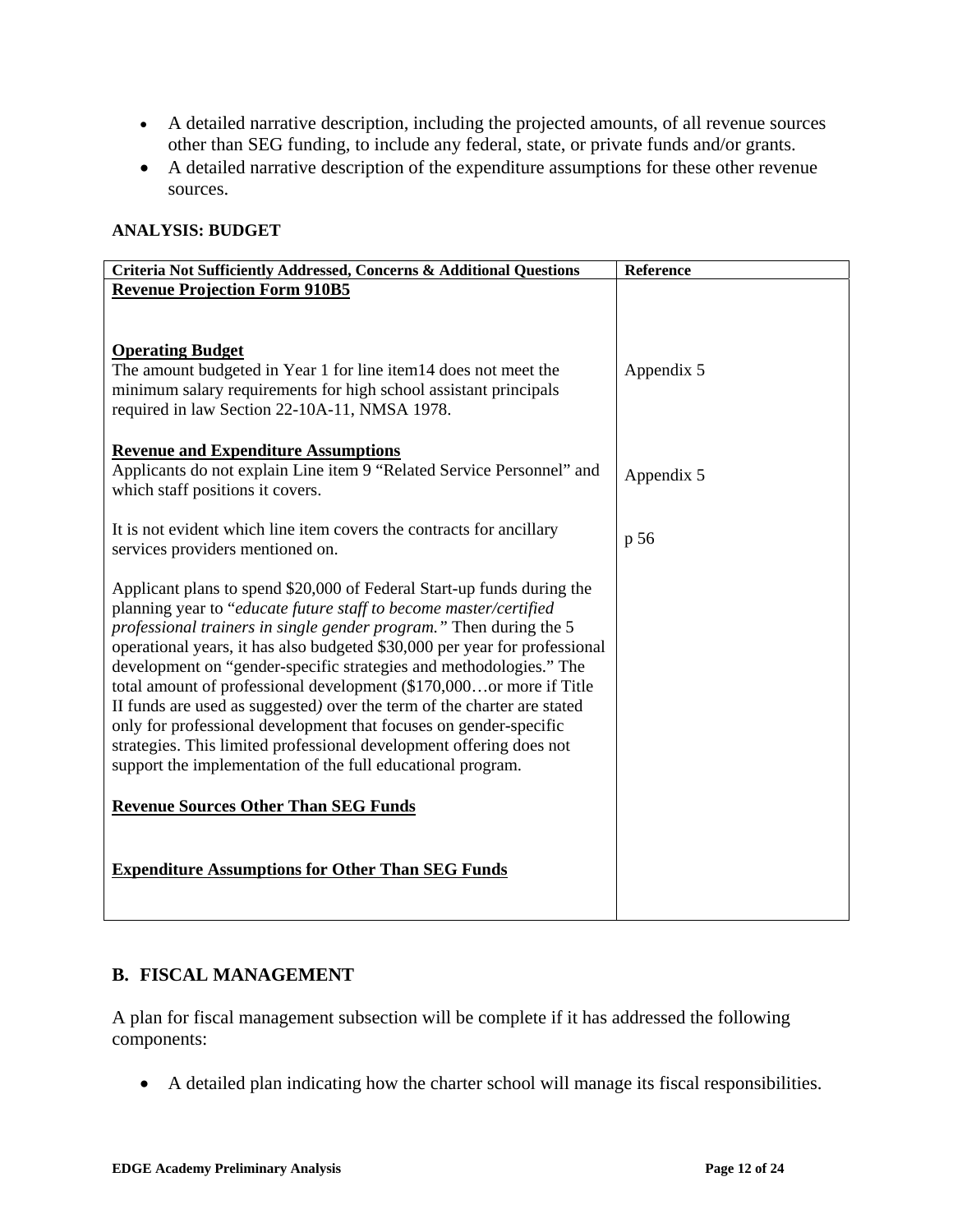- A description of the school's internal control procedures that it will utilize to safeguard assets, segregate its payroll and other check disbursement duties, provide reliable financial information, promote operational efficiency, and ensure compliance with all applicable federal statutes and regulations and state statutes and rules relative to fiscal procedures.
- A description of the manner in which the annual audit of the financial operations of the charter school is to be conducted.

#### **ANALYSIS: FISCAL MANAGMENT**

| Criteria Not Sufficiently Addressed, Concerns & Additional Questions                                                                                                                                                                                                                                                                                                                                                                                                                                                                                                 | Reference |
|----------------------------------------------------------------------------------------------------------------------------------------------------------------------------------------------------------------------------------------------------------------------------------------------------------------------------------------------------------------------------------------------------------------------------------------------------------------------------------------------------------------------------------------------------------------------|-----------|
| <b>Fiscal Management Plan</b><br>The plan for how the business manager will accomplish the list of tasks<br>on page 60 is not presented. This section lacks significant detail as to<br>how the standards for fiscal management that were presented on pages<br>60-64 will be implemented at the school. There were no school-specific<br>processes mentioned in this section but merely a presentation of basic<br>tenets of fiscal management.                                                                                                                     | Pp. 60-64 |
| The application presented only limited understanding of how the<br>Governing Council will play a role in the management of the fiscal<br>responsibilities. These were limited to serving as a board of finance,<br>having one member of the council sit on the school's finance<br>committee, and the statement: "Frequent interaction occurs between the<br>Governance Council and the administration relating to discussions of<br>the school's fiscal status and trends," with no description of when these<br>discussions will occur, and what will be reported. | Pp. 60-64 |
| The responses to this section were incomplete.                                                                                                                                                                                                                                                                                                                                                                                                                                                                                                                       |           |
| <b>Internal Control Procedures</b><br>The application does not include a description of the school's internal<br>control procedures rather it states that they will be developed in the<br>planning year. The response describes the purpose of internal control<br>and the ingredients that they should contain, however, statements about<br>what the school will utilize are not made.                                                                                                                                                                            | Pp. 60-64 |
| This section is also incomplete and inadequate in its presentation of<br>school-specific processes. The lack of detail does not demonstrate an<br>understanding of how the management structure contributes to the<br>overall safeguarding of public funds.                                                                                                                                                                                                                                                                                                          | Pp. 60-64 |
| <b>Annual Audit of Financial Operations</b><br>The application does not address the prompt regarding the annual audit.<br>This section is also incomplete.                                                                                                                                                                                                                                                                                                                                                                                                           |           |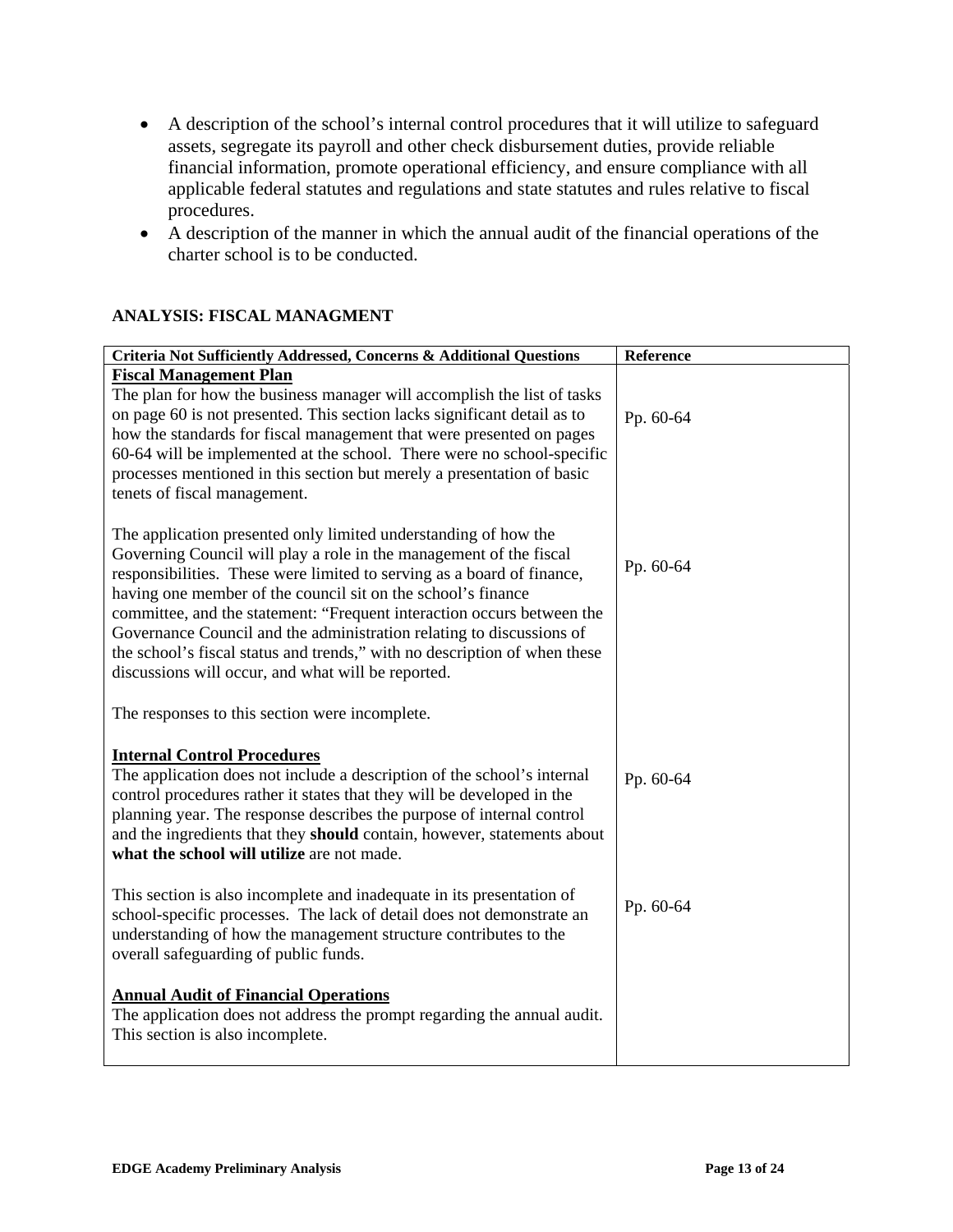## **FINANCIAL PLAN SUMMARY**

Please summarize your analysis of the Financial Plan section of the school's application. Your summary should reflect your overall impression of the section as presented and discuss the most significant weaknesses of the section.

#### **Summary Analysis**

The EDGE Academy presents completed 910 B5 forms and a balanced 5-year operating budget. It provides some detail about revenue and expenditure assumptions and includes a description of other revenues sources—beyond the SEG—that could be used to support the implementation of the educational plan. A few line items in the operational budget are not clearly explained and because the educational plan is not well developed, how well the school's budget aligns with and supports the implementation of the educational plan is not made clear. The salary budgeted for the assistant principals do not meet state minimum salary requirements in the first year. Funding for teacher professional development for all but gender-specific strategies is not included.

However, the bigger concern in this section and for the application as a whole is that the school's plans for fiscal management are incomplete and inadequate. The applicants failed to address how the annual audit of fiscal operations will be conducted. The discussion about internal control procedures is markedly vague. It contains many statements of what *may* happen or what *should* happen rather than what will happen. This seems to demonstrate a lack of preparation and does not provide a clear picture of how the school leadership intends to manage the school's finances in compliance with all applicable federal and state requirements.

## **VII. GOVERNANCE /MANAGEMENT PLAN**

The Governance/Management Plan should provide an understanding of how the school will be governed and managed. It should present a clear picture of the school's governance and management practices, what roles and responsibilities various groups and individuals will have, and how those groups will relate to one another. The Plan should outline how decisions are made at the school site, and provide a convincing picture of the school leadership's capacity to successfully operate the school. In addition, the governing body of a charter school is, first and foremost, publicly accountable for student academic performance and the expenditure of public funds.

#### **A. GOVERNANCE /MANAGEMENT STRUCTURE**

The Governance Structure subsection will be complete if it has addressed the following components:

- A description of the over-all school governance and site-based management structure.
- An organizational chart for the school that: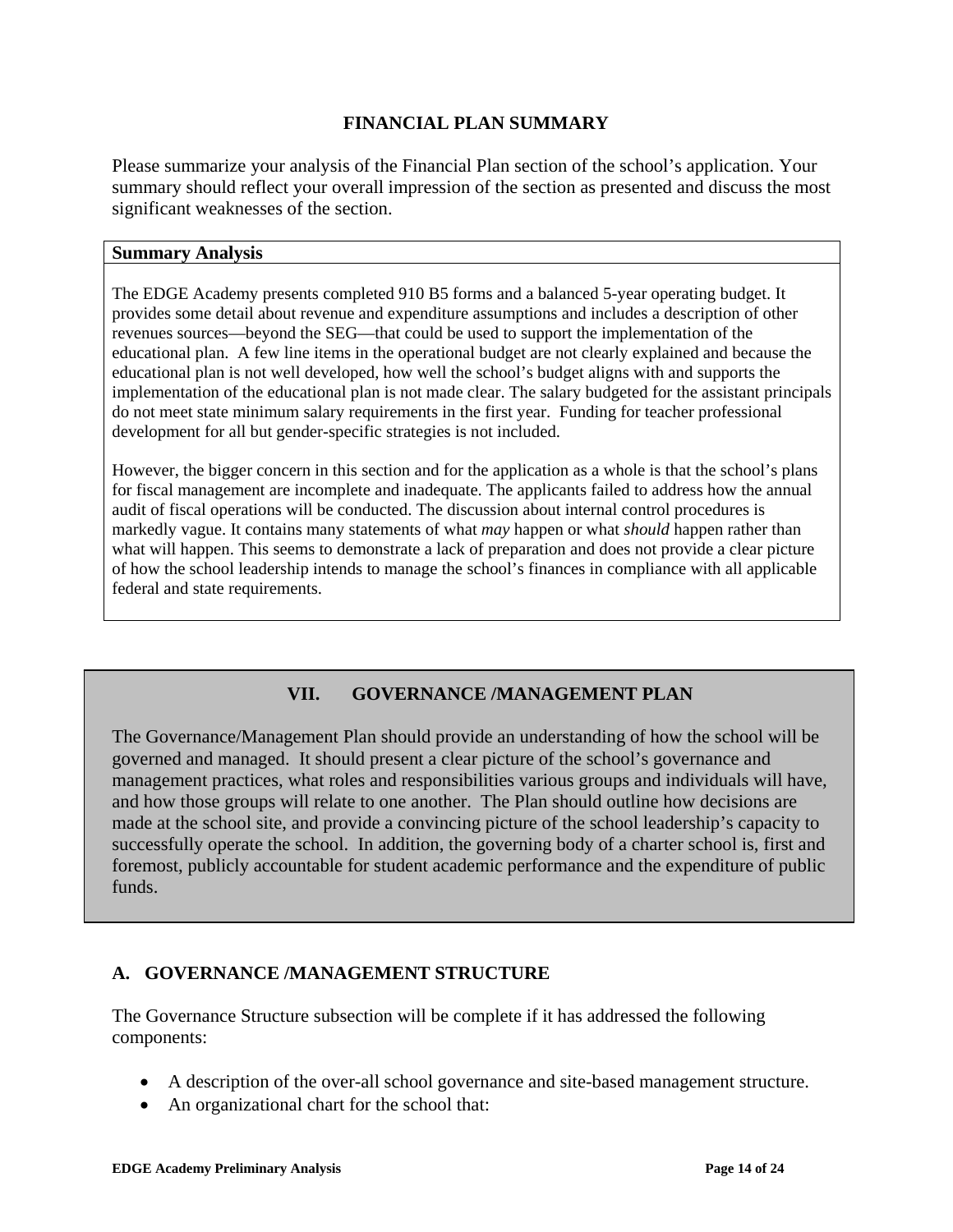- ο illustrates the proposed school site-based personnel reporting structure to the governing body and the relationship of the governing body to the school's leader and administration;
- ο Includes on the chart all proposed administrative/staff positions, parent councils, advisory committees and community groups (if any).
- A narrative description of the chart.

#### **ANALYSIS: GOVERNANCE /MANAGEMENT STRUCTURE**

| Criteria Not Sufficiently Addressed, Concerns & Additional Questions                                                                                                                                                                                                                                                        | <b>Reference</b> |
|-----------------------------------------------------------------------------------------------------------------------------------------------------------------------------------------------------------------------------------------------------------------------------------------------------------------------------|------------------|
| Governance and site-based management structure                                                                                                                                                                                                                                                                              |                  |
| The organizational chart depicts the Male and Female Academies, each                                                                                                                                                                                                                                                        | P 67             |
| with a Dean of its own reporting to the Head Administrator, however,                                                                                                                                                                                                                                                        |                  |
| there is no description of how the school will operate with two separate                                                                                                                                                                                                                                                    |                  |
| academies and the governance and management implications for such a                                                                                                                                                                                                                                                         |                  |
| structure. For example, will each academy have its own teachers and<br>EAs (as depicted in the chart) or will they actually be staff of both                                                                                                                                                                                |                  |
| academies? The narrative did not supply sufficient detail to make the                                                                                                                                                                                                                                                       |                  |
| organizational chart meaningful.                                                                                                                                                                                                                                                                                            |                  |
|                                                                                                                                                                                                                                                                                                                             | P 67             |
| How the Governance Council (GC) would relate to the two separate                                                                                                                                                                                                                                                            |                  |
| academies is not discussed.                                                                                                                                                                                                                                                                                                 |                  |
| The organizational chart shows a direct line from the Parent/Parent<br>Organizations/ Advisory Board/ Community Organizations to only the<br>Dean of the Male Academy and the EA of the Male Academy—and no<br>direct connection to the Female Academy. The application does not<br>describe the significance of that line. | P 67             |
| <b>Organizational chart and narrative description</b>                                                                                                                                                                                                                                                                       |                  |
| The chart includes "Parents/Parent Organizations/Advisory                                                                                                                                                                                                                                                                   | P 67             |
| Board/Community Organizations" but does not provide a narrative                                                                                                                                                                                                                                                             |                  |
| description of these entities. A clear picture of how the school will                                                                                                                                                                                                                                                       |                  |
| collaborate and what role these entities will play at the school is not<br>provided. That the chart shows a direct line from these groups to several                                                                                                                                                                        |                  |
| others in the chart makes their role even more confusing.                                                                                                                                                                                                                                                                   |                  |
|                                                                                                                                                                                                                                                                                                                             |                  |

## **B. DESCRIPTION OF THE GOVERNING BODY**

The Governing Body subsection will be complete if it has addressed the following components:

- Policies and procedures by which the governing body will operate in compliance with all applicable statutes and regulations, including the Open Meetings Act, and that address:
	- o board powers and duties as a whole, individual members, and officers of the governing body;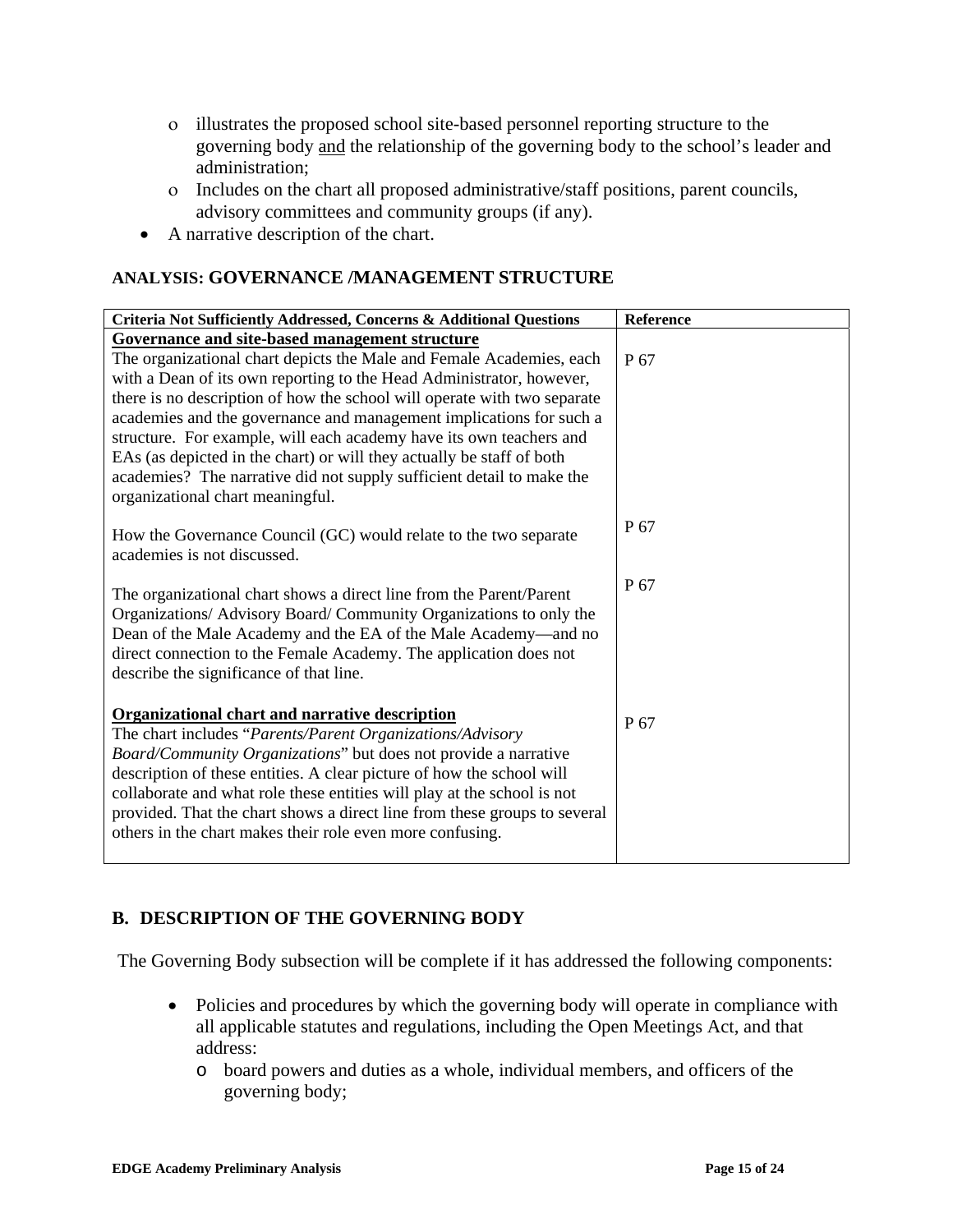- o governing body member recruitment and selection, including the orientation process for new members and ongoing professional development;
- o the criteria and the process that will be used to select the school's head administrator;
- o budgeting and operation of the school; and
- o how decisions will be made.
- A list of each of the members of the school's governing body;
- A brief description of the qualifications of each governing body member.
- An explanation of the nature and extent of staff, families, and the community involvement in the governance of the school, and how they will be notified of the opportunity to participate in the school governance.

#### **ANALYSIS: DESCRIPTION OF THE GOVERNING BODY**

| Criteria Not Sufficiently Addressed, Concerns & Additional Questions                                                           | Reference                  |
|--------------------------------------------------------------------------------------------------------------------------------|----------------------------|
| <b>Governing Body policies and procedures</b>                                                                                  |                            |
| Proposed bylaws suggest a minimum of four board members. This does                                                             | P 70                       |
| not meet legal requirements that a governing body have at least five                                                           |                            |
| members, Section 22-8B-4B NMSA 1978.                                                                                           |                            |
|                                                                                                                                | P 71                       |
| Plans are to have teachers, the Head Administrator, and the Business                                                           | Article IV: Membership in  |
| Manager as nonvoting members of the GC. Section 22-21-1 prohibits                                                              | Appendix 6                 |
| such individuals from serving on the board.                                                                                    |                            |
| Board member orientation and on-going professional development is                                                              |                            |
| not addressed.                                                                                                                 |                            |
|                                                                                                                                |                            |
| The practice of having one-year board terms raises concern for the                                                             |                            |
| stability of the governing council.                                                                                            | Pp 70-71                   |
|                                                                                                                                | Article IV C in Appendix#6 |
| List of governing body members and qualifications                                                                              |                            |
| Applicants refer to the Founders/ GC members as "Interim" and only                                                             | P 73                       |
| provide the names of three individuals on it. Applicants did not include                                                       |                            |
| statements of assurances of the required five governing council                                                                |                            |
| members, rather it includes only three. The charter school rules and the                                                       | Appendix 2                 |
| application require the applicants to provide the names of the governing                                                       |                            |
| body members and an assurance that each member has read the<br>application and agreed to it submission. This subsection of the |                            |
| application is incomplete.                                                                                                     |                            |
|                                                                                                                                |                            |
| <b>Staff, families, and community involvement in governance</b>                                                                | Pp 70 & 73                 |
| While the application states that no more than one third of the GC may                                                         |                            |
| be parents of current students, it presents a plan that could create a GC                                                      |                            |
| with 50% of its members being parents. How the school plans to                                                                 |                            |
| reconcile the difference is not specified.                                                                                     |                            |
|                                                                                                                                |                            |
|                                                                                                                                |                            |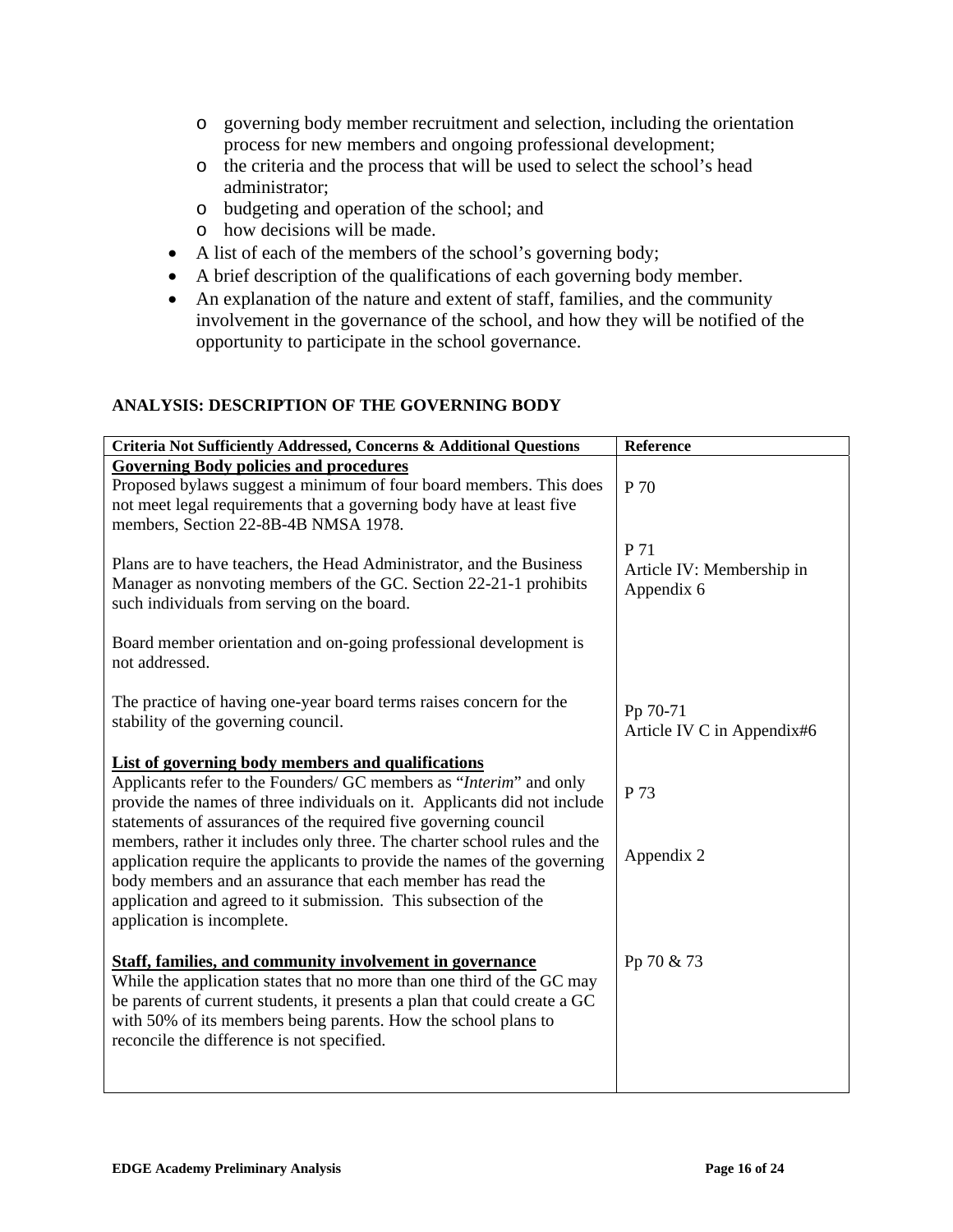#### **C. PARTNERSHIPS:** *This section is optional and should be completed if the school has identified a partner organization that is essential to the existence of the charter school, its governance, key instructional, and/or management functions.*

The Partnership subsection will be complete if the following components are included:

• Name of the partner organization.

**ANALYSIS: PARTNERSHIPS** 

- Name of the contact person at the partner organization and that person's full contact information.
- A description of the nature and purpose of the school's partnership with the organization.
- If applicable, an explanation of how the partner organization will be involved in the governance of the school.
- Evidence (in the form of a letter of support or intent to partner) that the school has a formal partnership agreement with the partner organization.

| ANAL I SIS: FAR I NERSHIFS                                               |                  |
|--------------------------------------------------------------------------|------------------|
| Criteria Not Sufficiently Addressed, Concerns & Additional Questions     | <b>Reference</b> |
| Partner organization and contact information                             |                  |
| Not applicable.                                                          |                  |
| Applicants do not plan to be in partnership with an organization that is |                  |
| essential to their existence.                                            |                  |
|                                                                          |                  |
| <b>Nature and purpose of partnership</b>                                 |                  |
| N/A                                                                      |                  |
|                                                                          |                  |
| Partner organization involvement with school governance                  |                  |
| N/A                                                                      |                  |
|                                                                          |                  |
| Evidence of formal partnership agreement                                 |                  |
| N/A                                                                      |                  |
|                                                                          |                  |
|                                                                          |                  |

# **D. SCHOOL ORGANIZATIONAL STRUCTURE**

A School Organizational Structure subsection will be complete if the following components are included:

- Based on the organizational chart provided under subsection *A. GOVERNANCE/MANAGEMENT STRUCTURE* above, job descriptions that identify key roles, responsibilities and accountability for each staff position listed on the organizational chart.
- A staffing plan for each year of the first charter term, including the proposed pupilteacher ratio to support the educational plan.

## **ANALYSIS: SCHOOL ORGANIZATIONAL STRUCTURE**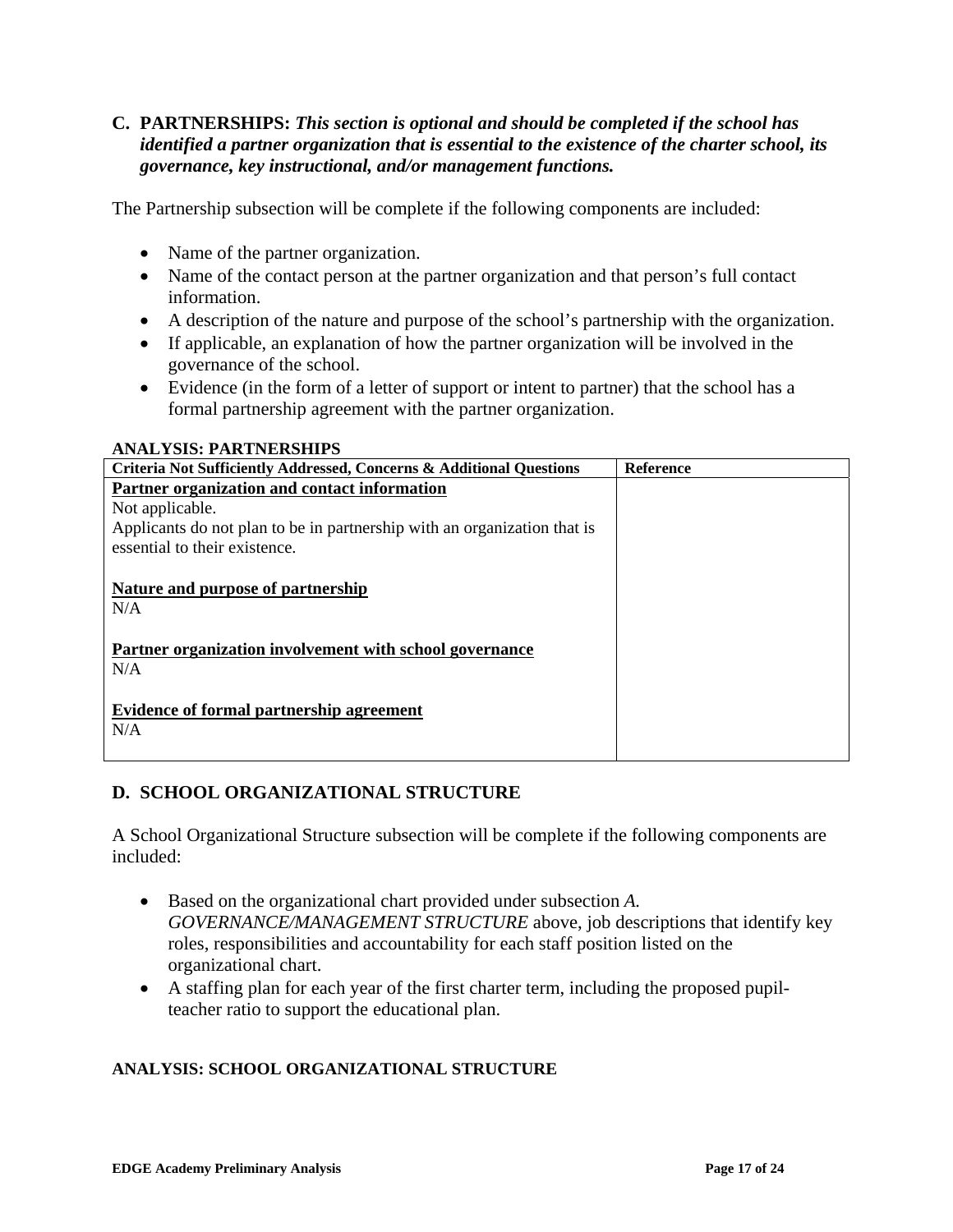| Criteria Not Sufficiently Addressed, Concerns & Additional Questions                                                                                                                                                                                                                                                                                                                                                                | Reference                                    |
|-------------------------------------------------------------------------------------------------------------------------------------------------------------------------------------------------------------------------------------------------------------------------------------------------------------------------------------------------------------------------------------------------------------------------------------|----------------------------------------------|
| <b>Description of Site-based Management structure and Job</b>                                                                                                                                                                                                                                                                                                                                                                       |                                              |
| descriptions for all organizational chart positions                                                                                                                                                                                                                                                                                                                                                                                 |                                              |
| The organizational chart distinguishes the Male and Female Academies<br>with separate Deans, teachers and EAs, but nowhere in the application<br>is this structure fully explained.                                                                                                                                                                                                                                                 | Chart P <sub>67</sub>                        |
| Line items in the operational budget include staff positions that are not<br>depicted in the organizational chart: Department chairs, Related Service<br>Personnel, Business Office Support, Secretary/Clerical and<br>Maintenance/Custodial.                                                                                                                                                                                       | Chart P <sub>67</sub><br>Budget - Appendix 5 |
| There is no job description for the Department chairs and no<br>explanation of which staff positions are included in the Related Service<br>Personnel.                                                                                                                                                                                                                                                                              | Budget - Appendix 5                          |
| Staffing plan includes 1 FTE Library/Media I.T.—which is also<br>included in the operational budget, however, this position is not<br>included in the organizational chart nor is there a job description for it.                                                                                                                                                                                                                   | Budget - Appendix 5                          |
| <b>Years 1-5 staffing plan with pupil-teacher ratio supporting</b><br>educational plan                                                                                                                                                                                                                                                                                                                                              |                                              |
| The staffing chart for Year 5 is missing.                                                                                                                                                                                                                                                                                                                                                                                           |                                              |
| The application fails to address how the school will operate the two<br>distinct academies, how staff positions will be distributed or shared, and<br>how the 1:20 ratio presented in the staffing plan is accomplished when<br>each class will need to be taught by properly certified, endorsed and<br>highly qualified teachers for all subject areas with a plan for 100% of<br>the instruction to be in single-gender classes. | P 93                                         |

# **E. EMPLOYEE RELATIONS**

An Employee Relations subsection will be complete if the following components are addressed:

- A description of the school's personnel policies and procedures that comply with all applicable federal statutes and regulations, including the School Personnel Act.
- The proposed salary schedules that comply with the minimum salary requirements as identified in the School Personnel Act for all employees.
- A description of the evaluation process for staff that will include evaluation of teachers by a licensed school administrator.
- An explanation of the school's staff discipline process that provides for due process.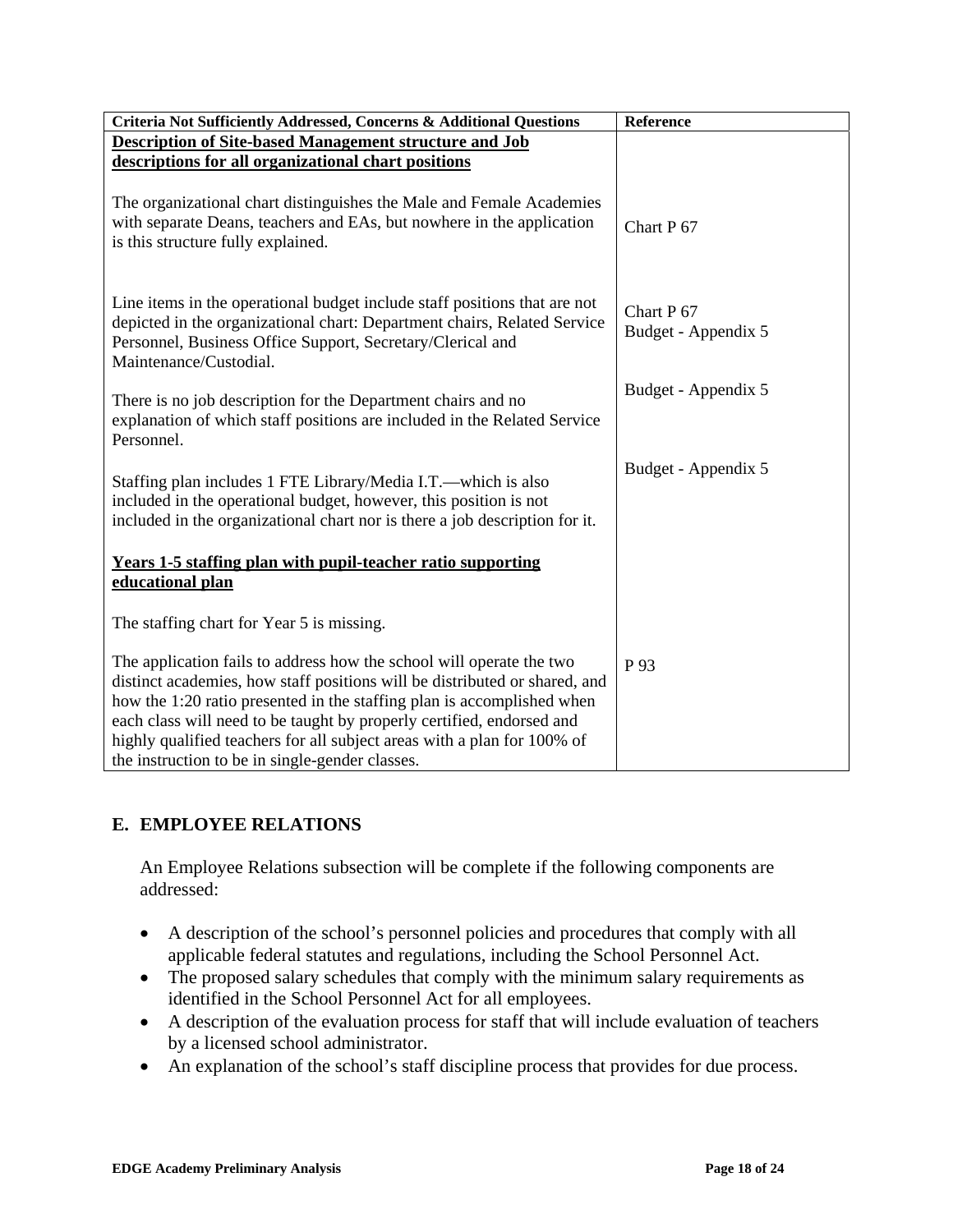#### **ANALYSIS: EMPLOYEE RELATIONS**

| <b>Criteria Not Sufficiently Addressed, Concerns &amp; Additional Questions</b> | <b>Reference</b> |
|---------------------------------------------------------------------------------|------------------|
| School's personnel policies and procedures                                      |                  |
|                                                                                 |                  |
|                                                                                 |                  |
| Proposed salary schedules for all employees                                     |                  |
| Only teacher salary schedules are provided—all other staff are not              |                  |
| included.                                                                       |                  |
|                                                                                 |                  |
| <b>Evaluation process for staff</b>                                             | Appendix 8       |
| Evaluation process for staff other than teachers is not provided.               |                  |
|                                                                                 |                  |
| <b>Staff discipline process</b>                                                 | Pp 96-98         |
| There is no response to this prompt.                                            |                  |
|                                                                                 |                  |
|                                                                                 |                  |
|                                                                                 |                  |

# **F. STUDENT ENROLLMENT PROCEDURES AND DISCIPLINE POLICY**

A student enrollment procedures and discipline policy section will be complete if the following components are addressed:

- A description of the school's admissions policies and procedures, including an explanation of the timeline for admission.
- A description of the school's lottery process that is in accordance with applicable law.
- A brief description of the proposed student discipline policy that complies with the Student Rights and Responsibilities set forth in the Public Education Department rules and regulations [6.11.2 NMAC] (Note: proposed student discipline procedures are to be included in the Appendices.)

#### **ANALYSIS: STUDENT ENROLLMENT PROCEDURES AND DISCIPLINE POLICY**

| Criteria Not Sufficiently Addressed, Concerns & Additional Questions      | <b>Reference</b> |
|---------------------------------------------------------------------------|------------------|
| School enrollment policies and procedures                                 |                  |
| The application does not present a plan for how it will advertise the     | Pp 99-100        |
| number of available slots or an enrollment period.                        |                  |
|                                                                           |                  |
| <b>Description of lottery process</b>                                     |                  |
| The school does not plan to create a waiting list of students who were    | P 99             |
| not enrolled during the lottery process rather the school intends to draw |                  |
| names randomly if slots become available during the year. Details for     |                  |
| how this will be managed, how grade levels and gender factor into the     |                  |
| management of names and how the process will be communicated to           |                  |
| stakeholders is not presented.                                            |                  |
|                                                                           |                  |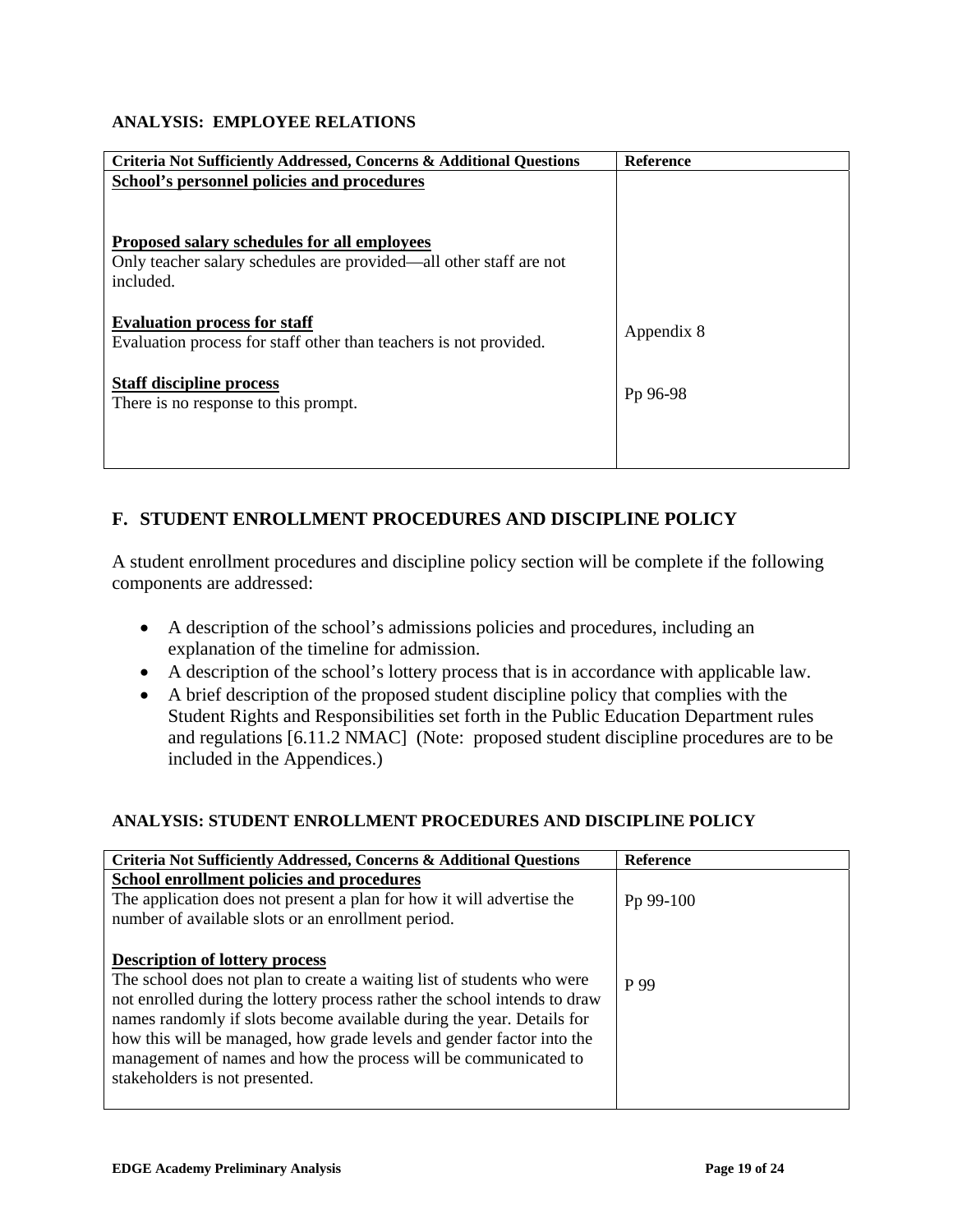| Description of proposed student discipline policy<br>Although the application references compliance with state and federal<br>guidelines and asserts that the policy will be developed during the<br>planning year, it does not provide a description of the proposed student<br>discipline policy.                                                                                                                                                                                                                                       | P 99       |
|-------------------------------------------------------------------------------------------------------------------------------------------------------------------------------------------------------------------------------------------------------------------------------------------------------------------------------------------------------------------------------------------------------------------------------------------------------------------------------------------------------------------------------------------|------------|
| The application cites research in gender differences in behavior and has<br>clearly stated teaching strategies will vary depending upon the gender<br>receiving instruction, for example, on page 34 it cites research that<br>suggests "boys can think better when they are able to move around"<br>however, it is silent as to how the Male and Female academies will<br>function in regards to discipline policies and procedures or if there are<br>gender-specific strategies that may play into behavioral expectations as<br>well. | P 34       |
| Proposed student discipline procedures (appendix)<br>The draft Student Behavior Handbook does not adequately describe<br>procedures for dealing with student discipline. It provides few<br>indicators of student behavior and does not tell how the school will<br>handle actual disciplinary infractions.                                                                                                                                                                                                                               | Appendix 9 |

# **G. FACILITIES:**

The facilities plan should demonstrate that the applicant group has carefully considered the school's facilities needs and understands its options for meeting those needs.

*Has the applicant group selected or secured a facility?*  $\Box$  **Yes**  $\Box$  **No** 

*NOTE: Based upon "YES" or "NO", complete the appropriate analysis below.* 

#### **If "NO" a Facilities section will be complete if the following components are addressed:**

- An explanation of the needs of a facility that will support the implementation of the school's educational plan, including desired location, size, and layout of space.
- A description of a reasonable plan to identify and secure an adequate facility.
- The proposed capital outlay needs for the facility, including projected requests for capital outlay assistance for the school.

#### **ANALYSIS: FACILITIES – IF "NO"**

| Criteria Not Sufficiently Addressed, Concerns & Additional Questions                                                                                                                                                         | Reference |
|------------------------------------------------------------------------------------------------------------------------------------------------------------------------------------------------------------------------------|-----------|
| Explanation of needs of a facility that will support educational plan                                                                                                                                                        |           |
| Other than the estimated square footage and the desire to be located<br>"near a variety of public and private facilities", the applicant fails to<br>explain the facility needs that would support the educational plan. How | P 102     |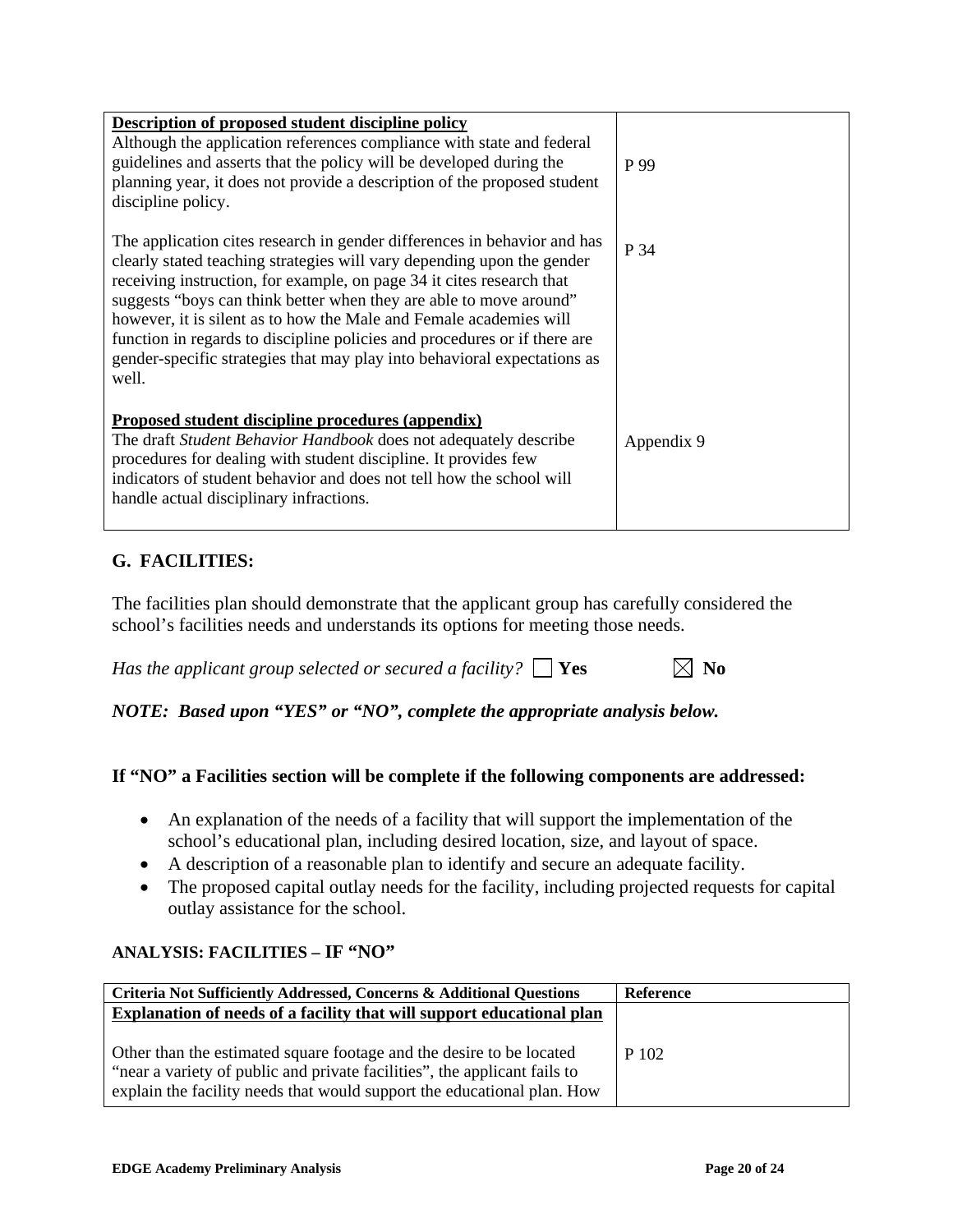| the male and female academies would be laid-out, among other details<br>is not addressed.                                                         |  |
|---------------------------------------------------------------------------------------------------------------------------------------------------|--|
| This section is incomplete.                                                                                                                       |  |
| Reasonable plan to identify and secure an adequate facility<br>The applicants do not provide a plan for identifying and securing the<br>facility. |  |
| Proposed capital outlay needs                                                                                                                     |  |
|                                                                                                                                                   |  |

# **H. OTHER STUDENT SERVICES**

This section will be complete if the following components are addressed:

- A description of the school's plans for meeting the transportation needs of its students and plans for contracting services for transportation, if applicable.
- A description of the school's plans for meeting the food services needs of its students and plans for contracting services for food services, if applicable.
- A description of the school's plans for providing student access to other services, including but not limited to counseling and health services and plans for contracting services, if applicable.

#### **ANALYSIS: Other Student Services**

| Criteria Not Sufficiently Addressed, Concerns & Additional Questions | Reference |
|----------------------------------------------------------------------|-----------|
| <b>Transportation</b>                                                |           |
|                                                                      |           |
|                                                                      |           |
| <b>Food Services</b>                                                 |           |
|                                                                      |           |
|                                                                      |           |
| <b>Student access to other services</b>                              |           |
|                                                                      |           |
|                                                                      |           |
|                                                                      |           |
|                                                                      |           |

## **GOVERNANCE / MANAGEMENT PLAN SUMMARY**

Please summarize your analysis of the Governance/Management section of the school's application. Your summary should reflect your overall impression of the section as presented and discuss the most significant weaknesses of the section.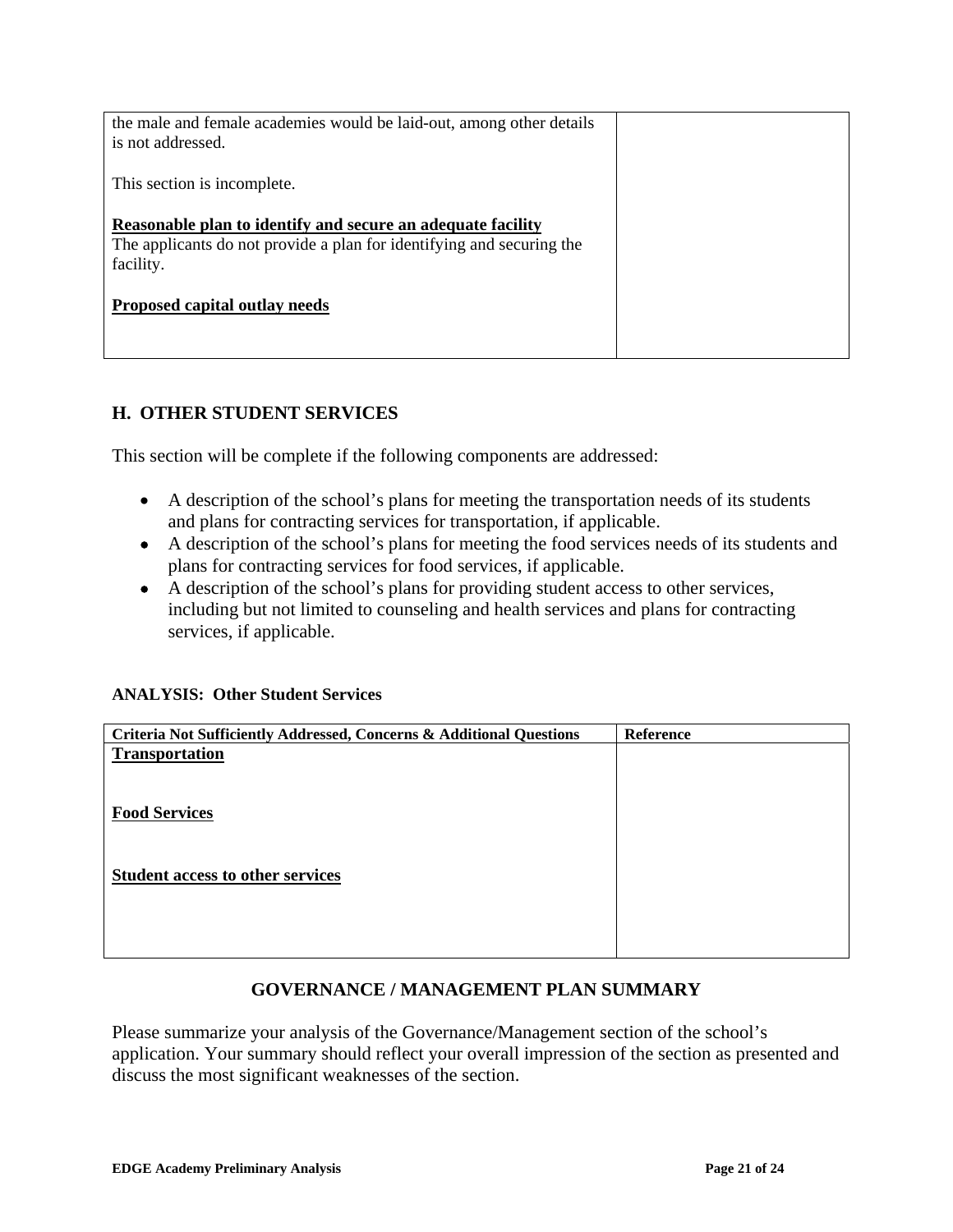#### **Summary Analysis**

The EDGE Academy presents an organizational structure in which the governance council hires the Head Administrator who then oversees all other staff. The chart depicts the Male and Female Academies, each with a Dean of its own. However the larger issue is that there is no description of how the school will operate with two separate academies and the governance and management implications for that structure. For example, how the Governance Council and Parent Advisory Board/ etc. would represent or relate to the two separate academies is not discussed. How staff will be distributed or shared and how the teacher/student ratio can be accomplished when 100% of the classes are single gender is not explained. It never specifies if the two academies will share the same student discipline policy and procedures or if there are gender-specific strategies that may play into behavioral expectations. Student enrollment procedures and facility lay-out to accommodate the Male and Female Academies are not addressed.

The application identifies appropriate powers and duties of the Governing Council and of the officers of the GC. Member terms and elections are discussed. Plans are for the GC to operate under by-laws and use parliamentary procedures, however, proposed bylaws suggest a minimum of four board members and plans to have staff as nonvoting members (these are both contrary to law).

The Governing Council is incomplete with only three individuals confirmed. Board member orientation and on-going professional development is not addressed.

Who the "*Parents/Parent Organizations/Advisory Board/Community Organizations*" actually are and what roles these entities will play at the school is not specified.

A number of inconsistencies exist with regard to staff positions, job descriptions and who is budgeted. The staff discipline process is completely absent. Salary schedules and the evaluation process for some staff are missing.

The lottery process lacks meaningful detail. The application states that the student discipline policy will be developed during the planning year and does not provide a description of it. The Student Behavior Handbook does not adequately describe the procedures for dealing with student discipline.

Other than the estimated square footage and the desire location as "*near a variety of public and private facilities*" the applicant fails to explain the facility needs that would support the educational plan. The application also does not provide a reasonable plan for identifying and securing a facility.

As a whole, the Governance/management plan addresses some of the criteria but lacks meaningful detail in providing a picture of how the school could successfully operate.

## **VIII. REQUIREMENTS**

The Requirements section of the application addresses the necessary arrangements that school leaders must make to define the respective legal liability and responsibility of the governing body and the Public Education Department. These requirements include, but are not limited to, securing appropriate insurance coverage and identifying waivers that will be sought by the school from the Public Education Department.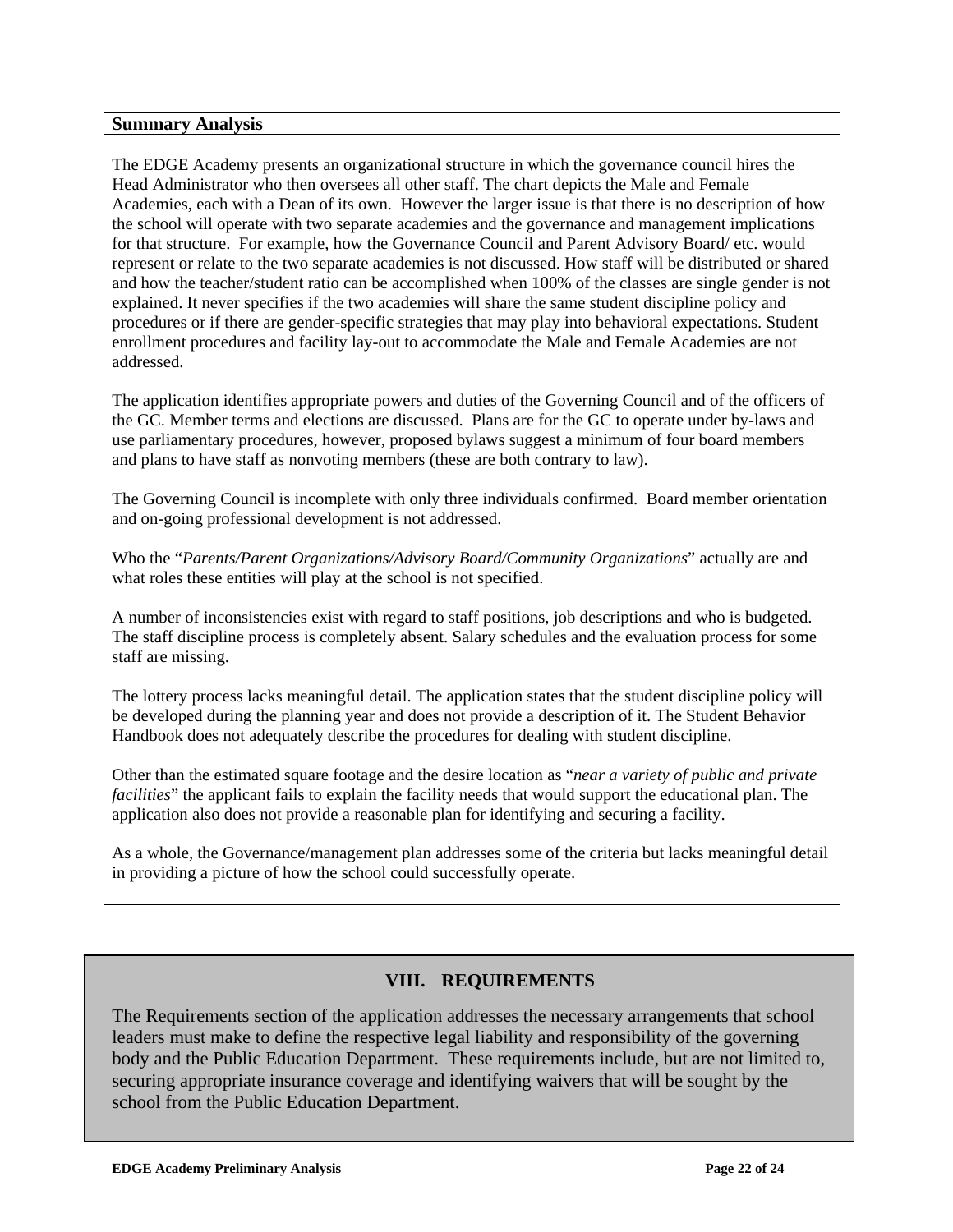# **A. LEGAL LIABILITY AND INSURANCE COVERAGE:**

The legal liability and insurance coverage section will be complete if contains:

• A statement that the charter school will participate in coverage by the public school insurance authority and will comply with all applicable rules of that authority.

#### **ANALYSIS: LEGAL LIABILITY AND INSURANCE COVERAGE**

| Criteria Not Sufficiently Addressed, Concerns & Additional Questions | <b>Reference</b> |
|----------------------------------------------------------------------|------------------|
| Statement of public school insurance authority coverage              |                  |
| participation                                                        |                  |
|                                                                      |                  |
|                                                                      |                  |

#### **B. WAIVERS**

The waivers section will be complete if the following components are addressed:

- A list of the specific waivers that will be requested from the department's requirements, rules, and provisions of the Public School Code pertaining to individual class load, teaching load, length of the school day, staffing patterns, subject areas, purchase of instructional material, evaluation standards for school personnel, school principal duties, driver education and graduation requirements.
- If any waivers will be requested that are not pertaining to those listed above, the applicable statute and/or state rule that the school will request to be waived is cited.

#### **ANALYSIS: WAIVERS**

| Criteria Not Sufficiently Addressed, Concerns & Additional Questions   | <b>Reference</b> |
|------------------------------------------------------------------------|------------------|
| List of waivers that will be requested from PED                        |                  |
| The application does not provide any indication for why the graduation |                  |
| requirement waiver may be requested and how this aligns with the       | P 107            |
| educational plan presented.                                            |                  |
|                                                                        |                  |
| Other waivers not pertaining to PED waivers that will be requested     |                  |
| from PED; must include applicable statute and/or state rule to be      |                  |
| waived                                                                 |                  |
|                                                                        |                  |
|                                                                        |                  |

#### **REQUIREMENTS SUMMARY**